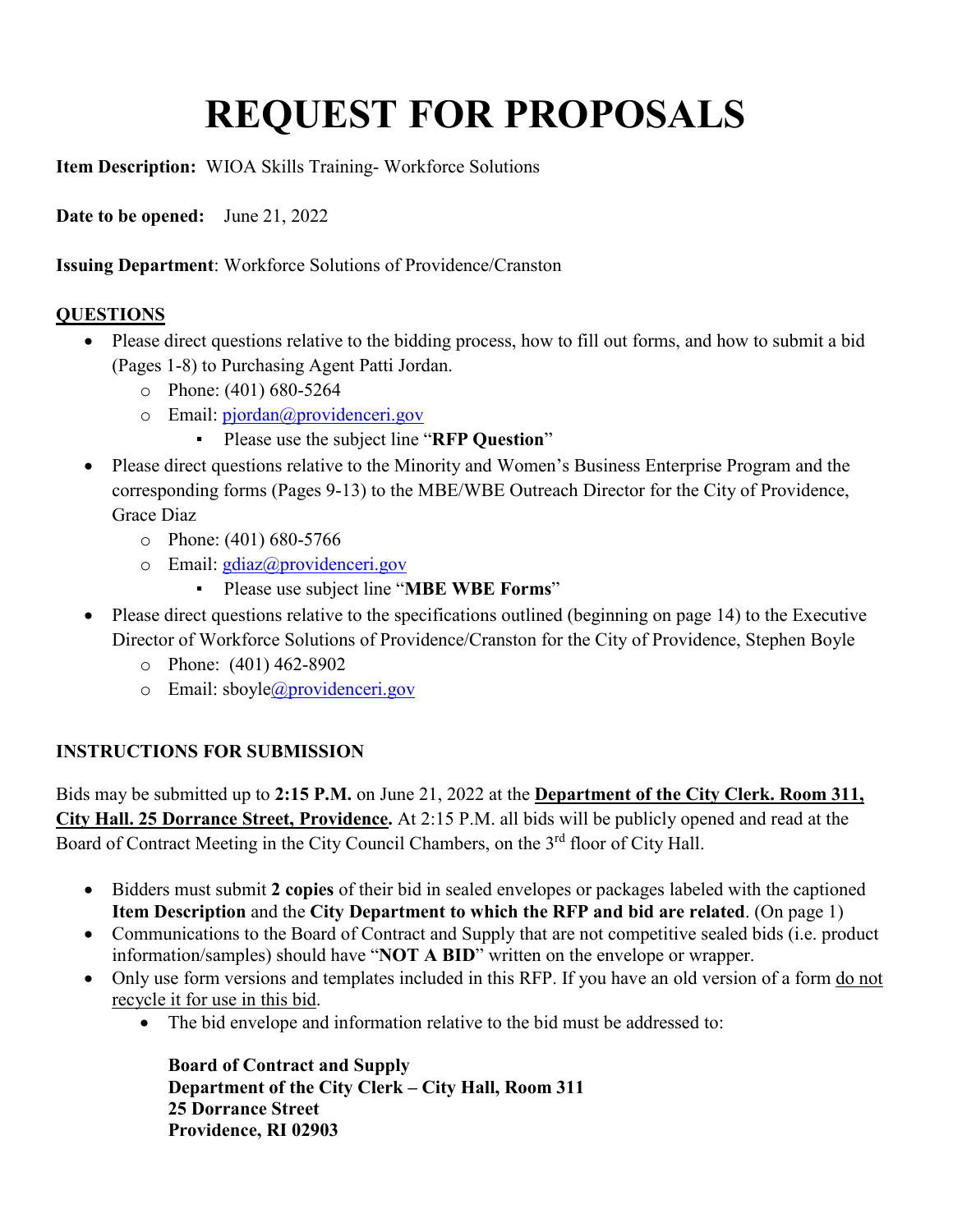\*\*PLEASE NOTE: This bid may include details regarding information that you will need to provide (such as proof of licenses) to the issuing department before the formalization of an award.

This information is <u>NOT</u> requested to be provided in your initial bid by design.<br>All bids submitted to the City Clerk become public record. Failure to follow instructions could result in information considered private being posted to the city's Open Meetings Portal and made available as a public record. The City has made a conscious effort to avoid the posting of sensitive information on the City's Open Meetings Portal, by requesting that such sensitive information be submitted to the issuing department only at their request.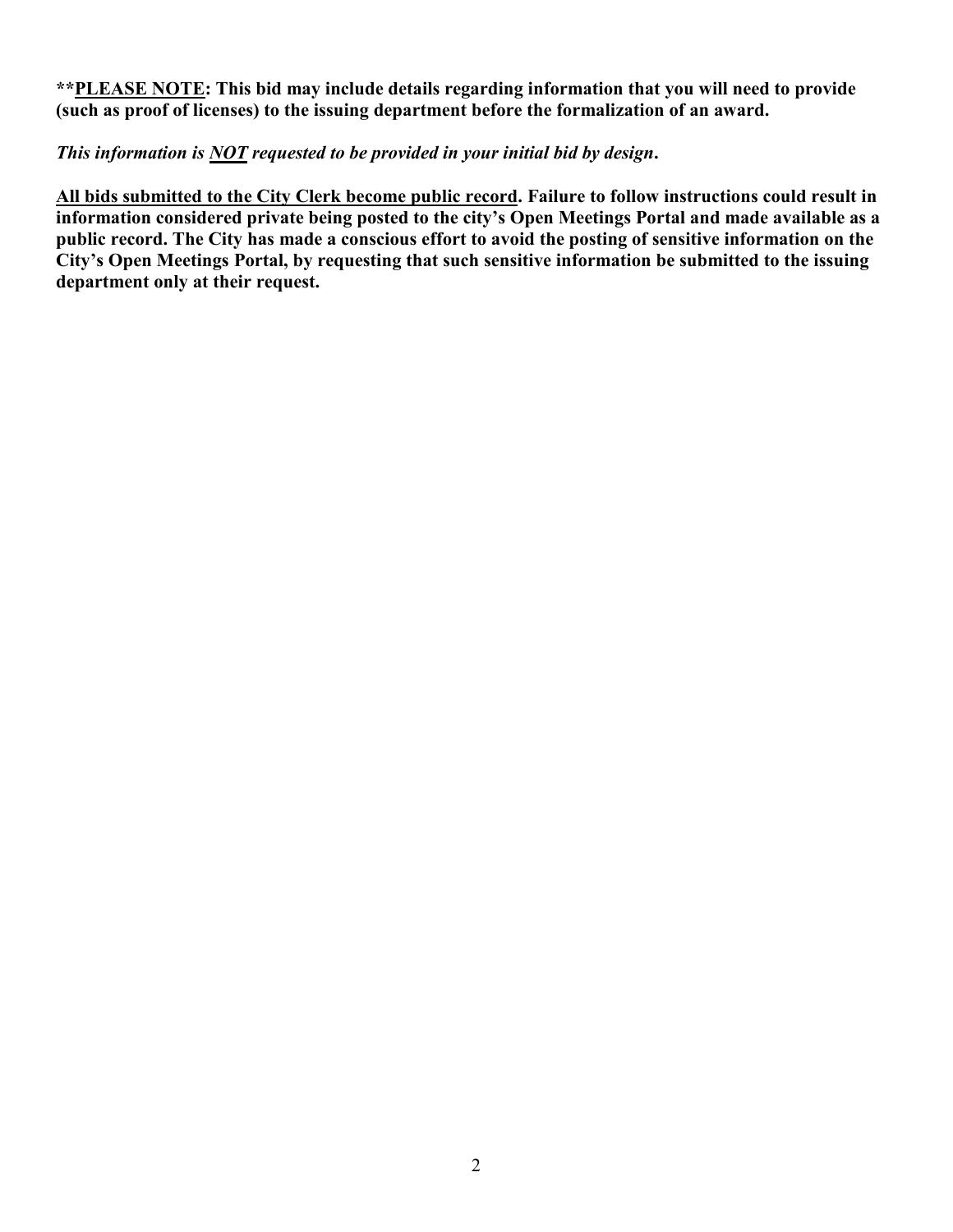# BID PACKAGE CHECKLIST

Digital forms are available in the City of Providence Purchasing Department Office or online at http://www.providenceri.gov/purchasing/how-to-submit-a-bid/

The bid package MUST include the following, in this order:

- Bid Form 1: Bidder's Blank as the cover page/  $1<sup>st</sup>$  page (see page 6 of this document)
- $\bullet$  Bid Form 2: Certification of Bidder as  $2<sup>nd</sup>$  page (see page 7 of this document)
- Certificate Regarding Public Records (see page 8 of this document)
- Forms from the Minority and Women Business Enterprise Program: Based on Bidder Category. See forms and instructions enclosed (pages 9-13) or on: https://www.providenceri.gov/purchasing/minoritywomen-owned-business-mbewbe-procurement-program/

### \*Please note: MBE/WBE forms must be completed for EVERY bid submitted and must be inclusive of ALL required signatures. Forms without all required signatures will be considered incomplete.

- Bidder's Proposal/Packet: Formal response to the specifications outlined in this RFP, including pricing information and details related to the good(s) or service(s) being provided. Please be mindful of formatting responses as requested to ensure clarity.
- Financial Assurance, *if requested* (as *indicated on page 5 of this document under "Bid Terms")*

All of the above listed documents are REQUIRED. (With the exception of financial assurances, which are only required if specified on page 5.)

\*\*\*Failure to meet specified deadlines, follow specific submission instructions, or enclose all required documents with all applicable signatures will result in disqualification, or in an inability to appropriately evaluate bids.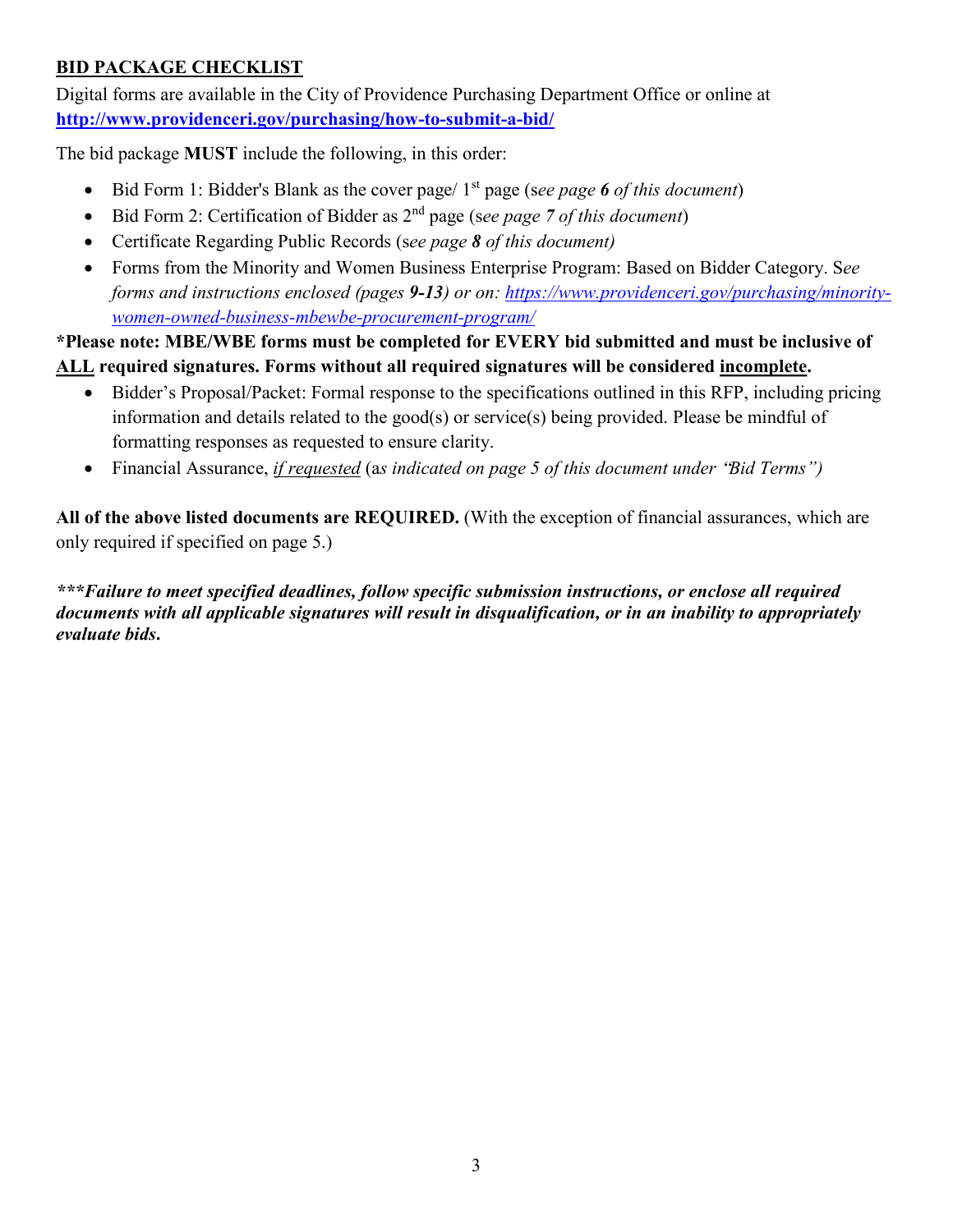### NOTICE TO VENDORS

- 1. The Board of Contract and Supply will make the award to the lowest qualified and responsible bidder.
- 2. In determining the lowest responsible bidder, cash discounts based on preferable payment terms will not be considered.
- 3. Where prices are the same, the Board of Contract and Supply reserves the right to award to one bidder, or to split the award.
- 4. No proposal will be accepted if the bid is made in collusion with any other bidder.
- 5. Bids may be submitted on an "equal in quality" basis. The City reserves the right to decide equality. Bidders must indicate brand or the make being offered and submit detailed specifications if other than brand requested.
- 6. A bidder who is an out-of-state corporation shall qualify or register to transact business in this State, in accordance with the Rhode Island Business Corporation Act, RIGL Sec. 7-1.2-1401, et seq.
- 7. The Board of Contract and Supply reserves the right to reject any and all bids.
- 8. Competing bids may be viewed in person at the Department of the City Clerk, City Hall, Providence, immediately upon the conclusion of the formal Board of Contract and Supply meeting during which the bids were unsealed/opened. Bids may also be accessed electronically on the internet via the City's Open
- Meetings Portal.<br>9. As the City of Providence is exempt from the payment of Federal Excise Taxes and Rhode Island Sales Tax, prices quoted are not to include these taxes.
- 10. In case of error in the extension of prices quoted, the unit price will govern.
- 11. The contractor will NOT be permitted to: a) assign or underlet the contract, or b) assign either legally or equitably any monies or any claim thereto without the previous written consent of the City Purchasing Director.
- 12. Delivery dates must be shown in the bid. If no delivery date is specified, it will be assumed that an immediate delivery from stock will be made.
- 13. A certificate of insurance will normally be required of a successful vendor.
- 14. For many contracts involving construction, alteration and/or repair work, State law provisions concerning payment of prevailing wage rates apply (RIGL Sec. 37-13-1 et seq.)
- 15. No goods should be delivered or work started without a Purchase Order.
- 16. Submit 2 copies of the bid to the City Clerk, unless the specification section of this document indicates otherwise.
- 17. Bidder must certify that it does not unlawfully discriminate on the basis of race, color, national origin, gender, gender identity or expression, sexual orientation and/or religion in its business and hiring practices and that all of its employees are lawfully employed under all applicable federal, state and local laws, rules and regulations. (See Bid Form 2.)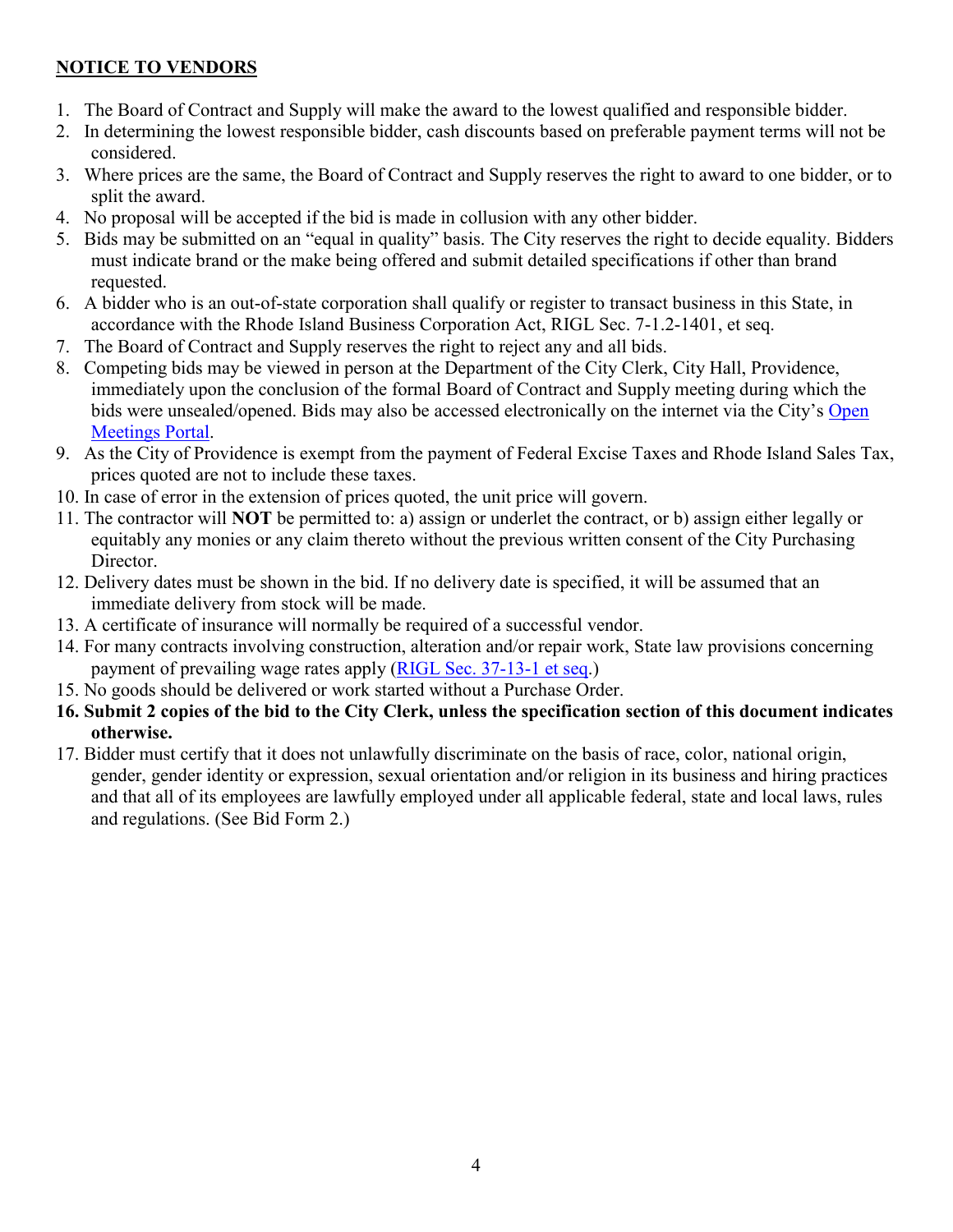### BID TERMS

- 1. Financial assurances may be required in order to be a successful bidder for Commodity or Construction and Service contracts. If either of the first two checkboxes below is checked, the specified assurance must accompany a bid, or the bid will not be considered by the Board of Contract and Supply. The third checkbox indicates the lowest responsible bidder will be contacted and required to post a bond to be awarded the contract.
	- a) A certified check for  $\frac{1}{2}$  must be deposited with the City Clerk as a guarantee that the Contract will be signed and delivered by the bidder.
	- b) A bid bond in the amount of per centum  $(\%)$  of the proposed total price, must be deposited with the City Clerk as a guarantee that the contract will be signed and delivered by the bidder; and the amount of such bid bond shall be retained for the use of the City as liquidated damages in case of default.
	- c) A performance and payment bond with a satisfactory surety company will be posted by the bidder in a sum equal to one hundred per centum (100%) of the awarded contract.
	- d) No financial assurance is necessary for this item.
- 2. Awards will be made within sixty (60) days of bid opening. All bid prices will be considered firm, unless qualified otherwise. Requests for price increases will not be honored.
- 3. Failure to deliver within the time quoted or failure to meet specifications may result in default in accordance with the general specifications. It is agreed that deliveries and/or completion are subject to strikes, lockouts, accidents and Acts of God.

### The following entry applies only for COMMODITY BID TERMS:

4. Payment for partial delivery will not be allowed except when provided for in blanket or term contracts. The following entries apply only for CONSTRUCTION AND SERVICE BID TERMS:

- 5. Only one shipping charge will be applied in the event of partial deliveries for blanket or term contracts.
- 6. Prior to commencing performance under the contract, the successful bidder shall attest to compliance with the provisions of the Rhode Island Worker's Compensation Act, RIGL 28-29-1, et seq. If exempt from compliance, the successful bidder shall submit a sworn Affidavit by a corporate officer to that effect, which shall accompany the signed contract.
- 7. Prior to commencing performance under the contract, the successful bidder shall, submit a certificate of insurance, in a form and in an amount satisfactory to the City.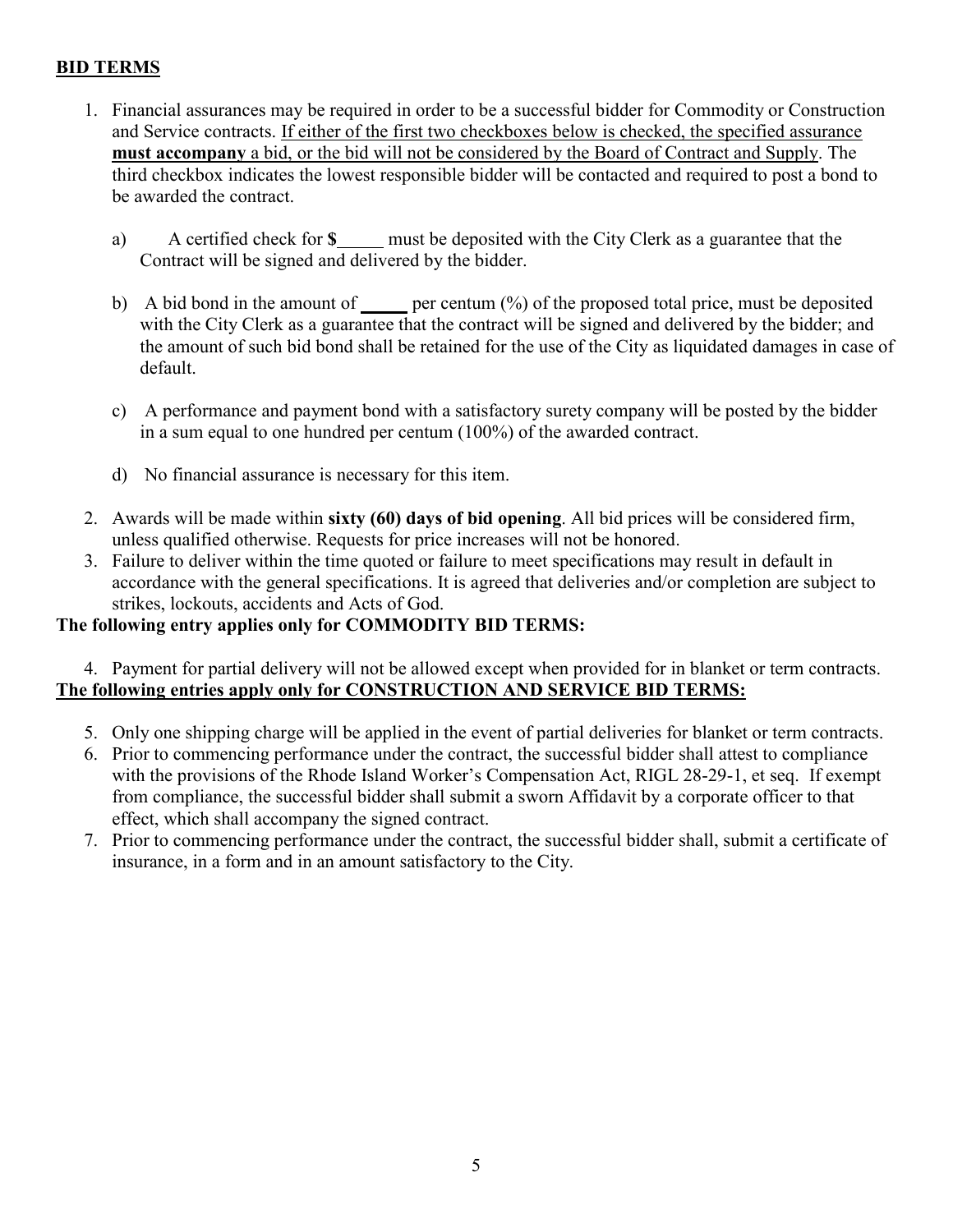#### BID FORM 1: Bidders Blank

- 1. Bids must meet the attached specifications. Any exceptions or modifications must be noted and fully explained.
- 2. Bidder's responses must be in ink or typewritten, and all blanks on the bid form should be completed.
- 3. The price or prices proposed should be stated both in WRITING and in FIGURES, and any proposal not so stated may be rejected. Contracts exceeding twelve months must specify annual costs for each year.
- 4. Bids SHOULD BE TOTALED so that the final cost is clearly stated (unless submitting a unit price bid), however each item should be priced individually. Do not group items. Awards may be made on the basis of total bid or by individual items.
- 5. All bids MUST BE SIGNED IN INK.

# Name of Bidder (Firm or Individual): \_\_\_\_\_\_\_\_\_\_\_\_\_\_\_\_\_\_\_\_\_\_\_\_\_\_\_\_\_\_\_\_\_\_\_\_\_\_\_\_\_\_\_\_\_\_\_\_\_\_\_\_\_\_\_\_\_\_\_\_\_\_\_\_\_\_\_ Contact Name: Business Address: Business Phone #: Agrees to bid on (Items(s) to be bid): If the bidder's company is based in a state *other than Rhode Island*, list name and contact information for a local agent for service of process that *is located within Rhode Island* Please visit http://www.naics.com/search/ and identify the NAICS Code(s) for items being bid on. Enter the NAICS code(s) here or in parentheses next to each item listed immediately above: Delivery Date (if applicable): Name of Surety Company (if applicable):

Use additional pages if necessary for additional bidding details.

 $\begin{tabular}{c} Signature of Representation \\ \hline \end{tabular}$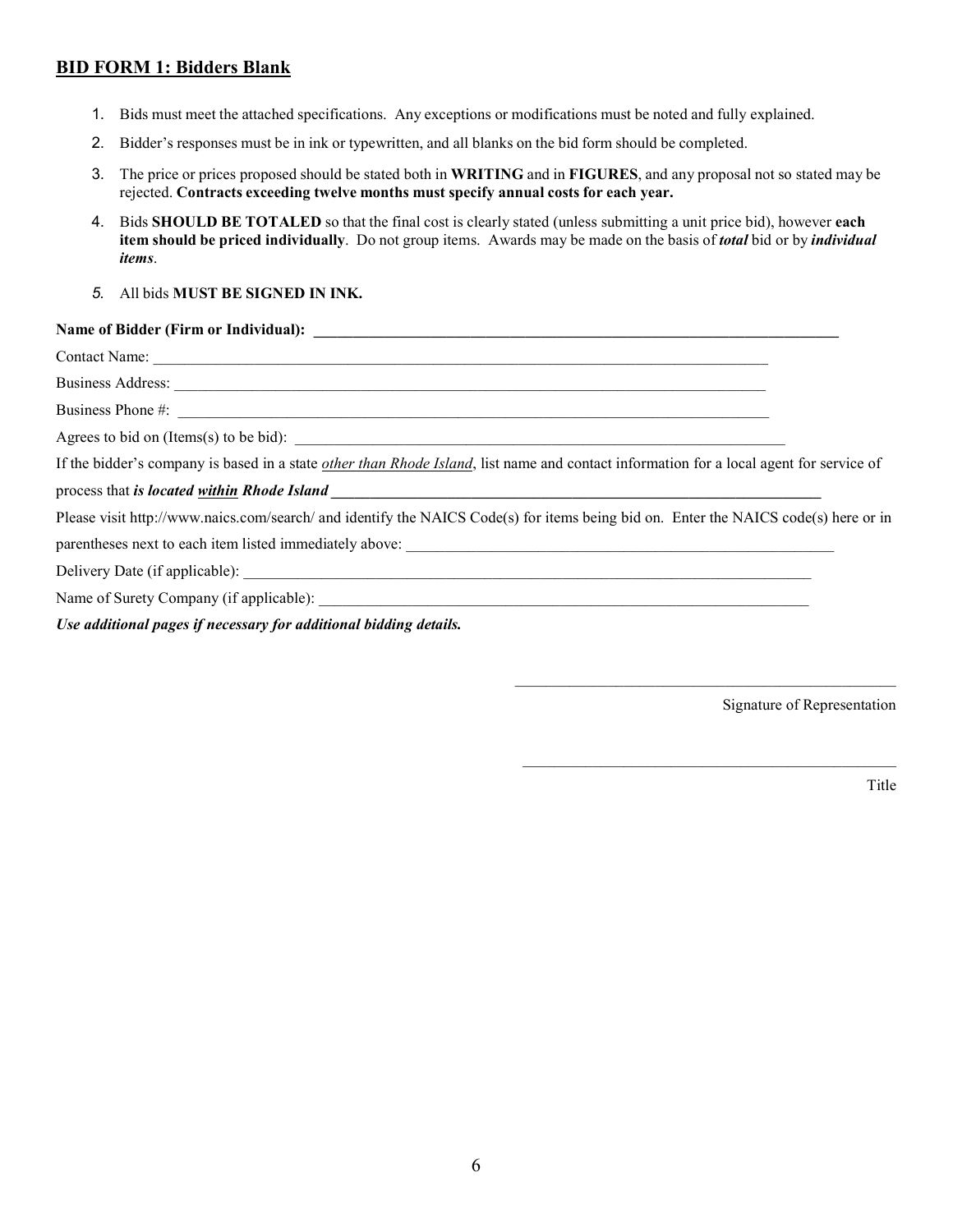#### BID FORM 2: Certification of Bidder

(Non-Discrimination/Hiring)

| Upon behalf of | (Firm or Individual Bidding),          |
|----------------|----------------------------------------|
|                | (Name of Person Making Certification), |
| being its      | (Title or Self"), hereby certify that: |

- 1. Bidder does not unlawfully discriminate on the basis of race, color, national origin, gender, sexual orientation and/or religion in its business and hiring practices.
- 2. All of Bidder's employees have been hired in compliance with all applicable federal, state and local laws, rules and regulations.

I affirm by signing below that I am duly authorized on behalf of Bidder, on

this day of 20 . \_\_\_\_\_\_\_\_\_\_\_\_\_\_\_\_\_\_\_\_\_\_\_\_\_\_\_\_\_\_\_\_\_\_\_\_\_\_\_\_\_\_\_\_\_\_\_\_\_ Signature of Representation \_\_\_\_\_\_\_\_\_\_\_\_\_\_\_\_\_\_\_\_\_\_\_\_\_\_\_\_\_\_\_\_\_\_\_\_\_\_\_\_\_\_\_\_\_\_\_\_ Printed Name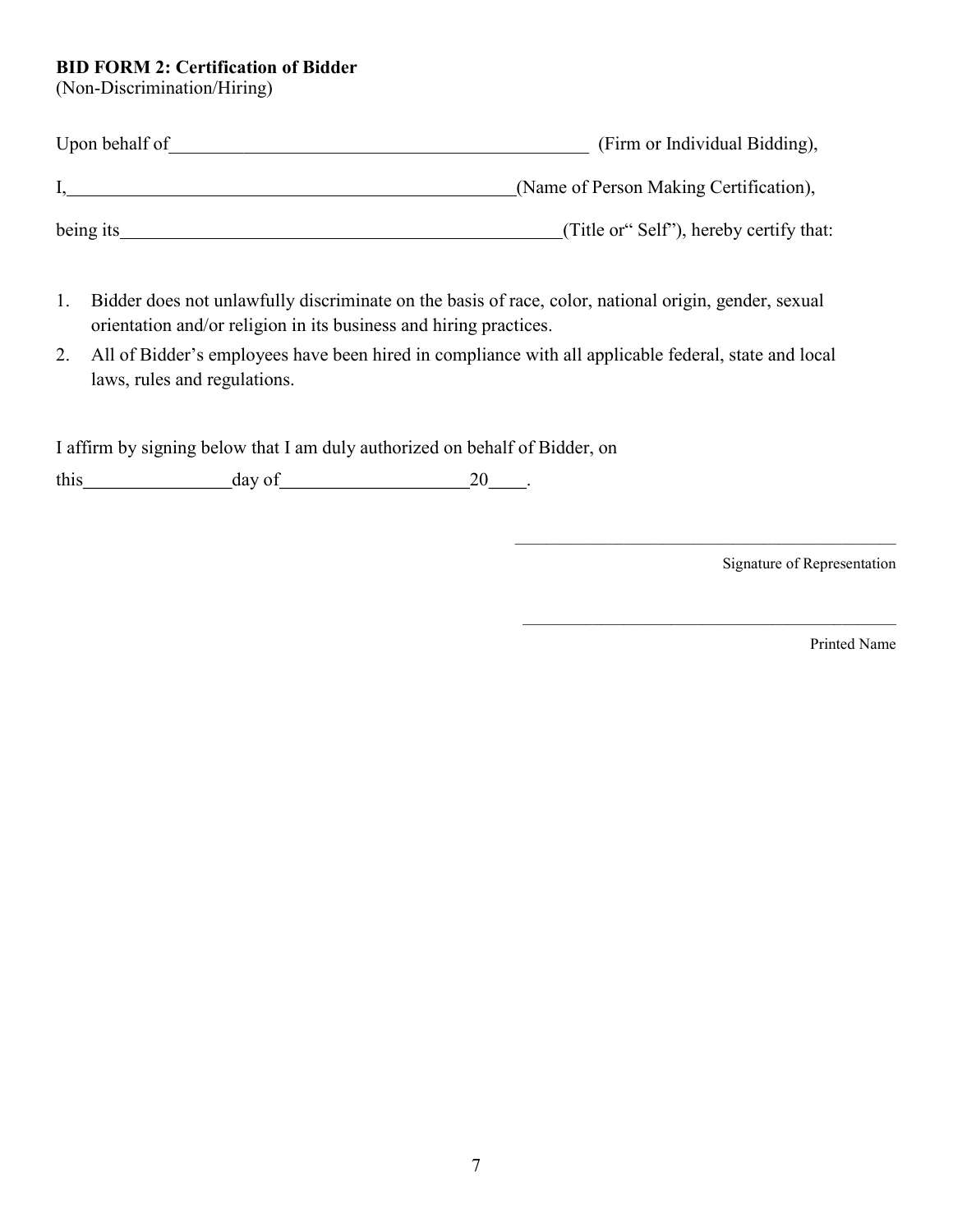#### Certificate Regarding Public Records

| Upon behalf of | (Firm or Individual Bidding),          |  |  |
|----------------|----------------------------------------|--|--|
|                | (Name of Person Making Certification), |  |  |
| being its      | (Title or Self"), hereby certify an    |  |  |

understanding that:

- 1. All bids submitted in response to Requests for Proposals (RFP's) and Requests for Qualification (RFQ's), documents contained within, and the details outlined on those documents become public record upon receipt by the City Clerk's office and opening at the corresponding Board of Contract and Supply (BOCS) meeting.
- 2. The Purchasing Department and the issuing department for this RFP/RFQ have made a conscious effort to request that sensitive/personal information be submitted directly to the issuing department and only at request if verification of specific details is critical the evaluation of a vendor's bid.
- 3. The requested supplemental information may be crucial to evaluating bids. Failure to provide such details may result in disqualification, or an inability to appropriately evaluate bids.
- 4. If sensitive information that has not been requested is enclosed or if a bidder opts to enclose the defined supplemental information prior to the issuing department's request in the bidding packet submitted to the City Clerk, the City of Providence has no obligation to redact those details and bears no liability associated with the information becoming public record.
- 5. The City of Providence observes a public and transparent bidding process. Information required in the bidding packet may not be submitted directly to the issuing department at the discretion of the bidder in order to protect other information, such as pricing terms, from becoming public. Bidders who make such an attempt will be disqualified.

I affirm by signing below that I am duly authorized on behalf of Bidder, on

this day of 20 . \_\_\_\_\_\_\_\_\_\_\_\_\_\_\_\_\_\_\_\_\_\_\_\_\_\_\_\_\_\_\_\_\_\_\_\_\_\_\_\_\_\_\_\_\_\_\_\_\_ Signature of Representation \_\_\_\_\_\_\_\_\_\_\_\_\_\_\_\_\_\_\_\_\_\_\_\_\_\_\_\_\_\_\_\_\_\_\_\_\_\_\_\_\_\_\_\_\_\_\_\_ Printed Name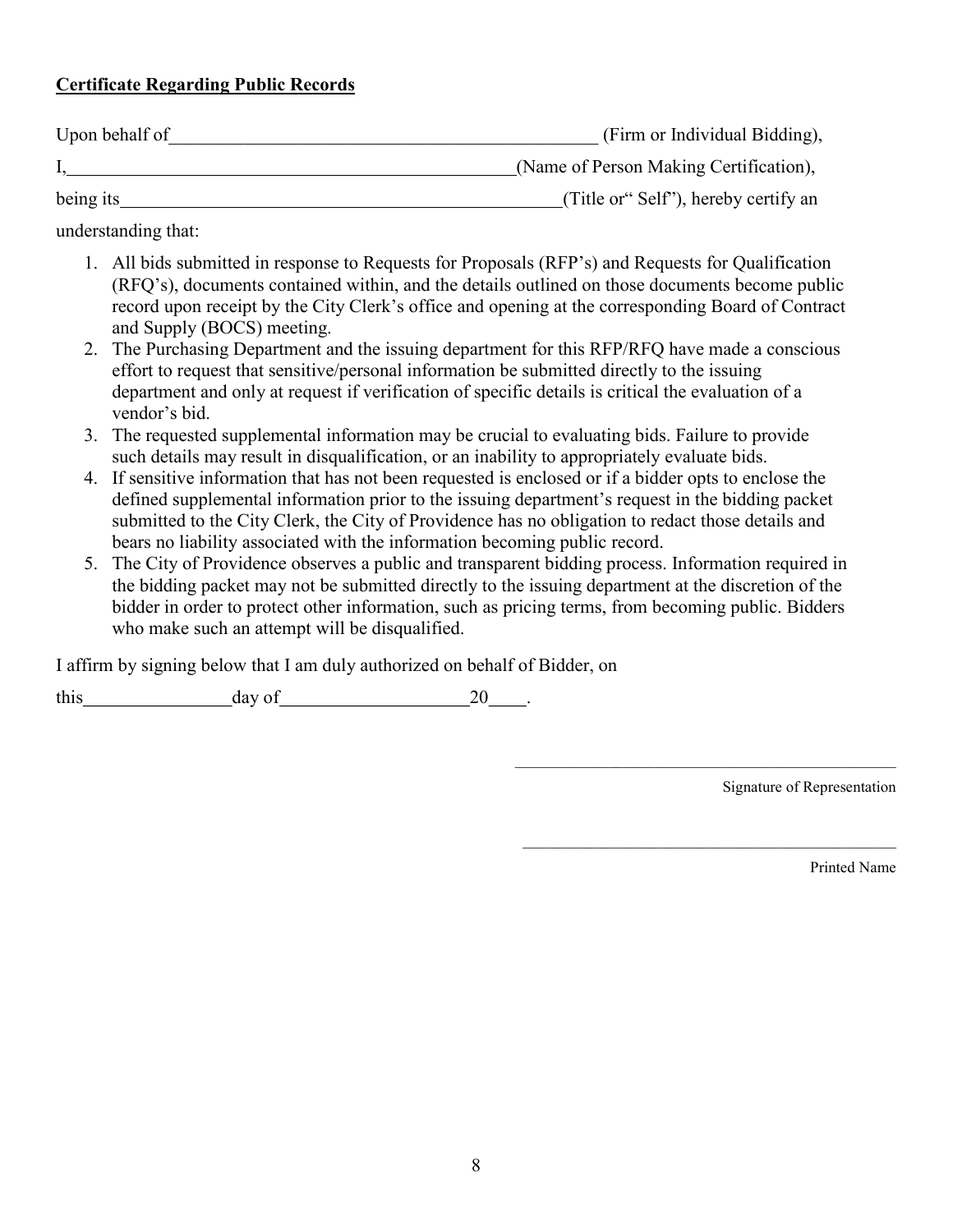#### WBE/MBE Form Instructions

The City of Providence actively seeks Minority and Women business enterprises to participate in bids to meet the City's procurement needs. Pursuant to the City of Providence Code of Ordinances, Chapter 21, Article II, Sec. 21-52 (Minority and Women's Business Enterprise) and Rhode Island General Laws (as amended), Chapter 31-14, et seq. (Minority Business Enterprise), Minority Business Enterprise (MBE) and Women's Business Enterprise (WBE) participation goals apply to contracts.

> The goal for Minority Business Enterprise (MBE) participation is 10% of the total bid value. The goal for Women's Business Enterprise (WBE) participation is 10% of the total bid value. The goal for combined MBE/WBE participation is 20% of the total bid value.

Only businesses certified with the State of Rhode Island as minority and/or women business enterprises are counted towards the City's goals. Eligible minority or women-owned businesses are encouraged to seek certification from the State of Rhode Island Minority Business Enterprise Compliance Office at: http://odeo.ri.gov/offices/mbeco/

Note: MBE certification with the State of Rhode Island on the basis of Portuguese heritage is not currently recognized by the City of Providence's MBE program.

#### Bid Requirements:

All Bidders: All bidders must complete and submit the MBE/WBE Participation Affidavit indicating whether or not they are a statecertified MBE/WBE and acknowledging the City's participation goals. Submission of this form is required with every bid. Your bid will not be accepted without an affidavit.

**Bidders who will be subcontracting:** Bidders who will be subcontracting must submit the **Subcontractor Disclosure Form** as part of their bid submission. All subcontractors, regardless of MBE/WBE status, must be listed on this form. Business NAICS codes can be found at https://www.naics.com/search/. Awarded bidders are required to submit Subcontractor Utilization and Payment Reports with each invoice.

#### Waiver Requests:

If the percentage of the total amount of the bid being awarded to MBE or WBE vendors is less than 20% (Box F on the Subcontractor Disclosure Form) and the prime contractor is not a Rhode Island State-certified MBE or WBE, the Bidder must complete the MBE/WBE Waiver Request Form for review. Waivers will be considered on a case by case basis.

No waiver will be granted unless the waiver request includes documentation that demonstrates that the Bidder has made good faith efforts to achieve the City's stated participation goals. Waivers must be reviewed and signed by the City of Providence's MBE/WBE Outreach Director, Grace Diaz, or her designee. Department Directors cannot recommend a bidder for award if this form is applicable and absent. If the bid does not meet the participation goals of the City of Providence and a waiver is not filed with the signature of the MBE/WBE Outreach Director or her designee, the bid will not be accepted.

#### Verifying MBE/WBE Certification

It is the responsibility of the bidder to confirm that every MBE/WBE named in a proposal and included in a contract is certified by the Rhode Island Minority Business Enterprise Compliance office. The current MBE/WBE directory is available at the State of RI MBE Office, One Capitol Hill, 2nd Floor, Providence, RI, or online at http://odeo.ri.gov/offices/mbeco/mbe-wbe.php. You can also call (401) 574-8670 to verify certification, expiration dates, and services that the MBE/WBE is certified to provide. Note: MBE certification with the State of Rhode Island on the basis of Portuguese heritage is not currently recognized by the City of Providence's MBE program.

#### Form Instructions:

Access all bid forms from http://www.providenceri.gov/oeo/ or http://www.providenceri.gov/purchasing/minority-women-ownedbusiness-mbewbe-procurement-program/. Download the forms as blank PDFs. Once saved on your computer, fill them out using the Adobe program. The fillable PDFs must be completed in Adobe in order to be saved property. Google Chrome and similar platforms do not allow for the forms to be saved as filled PDFs. Therefore, please download the blank forms to your computer, then fill them out and save.

#### Assistance with Form Requirements

Examples of completed forms can be found on the City of Providence website at http://www.providenceri.gov/oeo/ or http://www.providenceri.gov/purchasing/minority-women-owned-business-mbewbe-procurement-program/.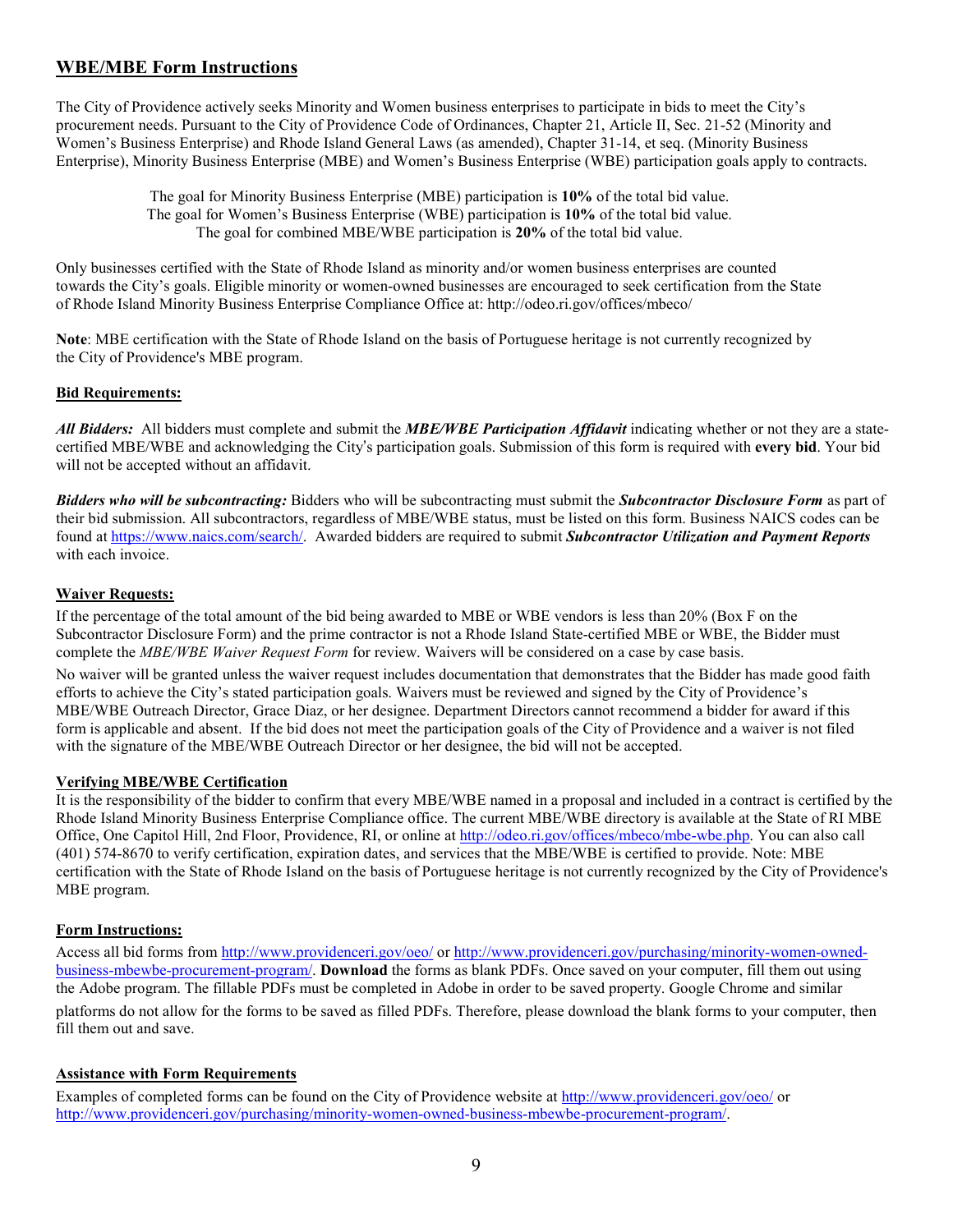#### Contract Requirements:

Prime contractors engaging subcontractors must submit the Subcontractor Utilization and Payment Report to the City Department's Fiscal Agent with every invoice and with request for final payment. This form is not submitted as a part of the initial bid package.

For contracts with duration of less than 3 months, this form must be submitted along with the contractor's request for final payment. The form must include all subcontractors utilized on the contract, both MBE/WBE and non- MBE/WBE, the total amount paid to each subcontractor for the given period and to date. During the term of the contract, any unjustified failure to comply with the MBE/WBE participation requirements is a material breach of contract.

#### Questions?

For more information or for assistance with MBE/WBE Forms, contact the City of Providence MBE/WBE Outreach Director, Grace Diaz, at mbe-wbe@providenceri.com or (401) 680-5766.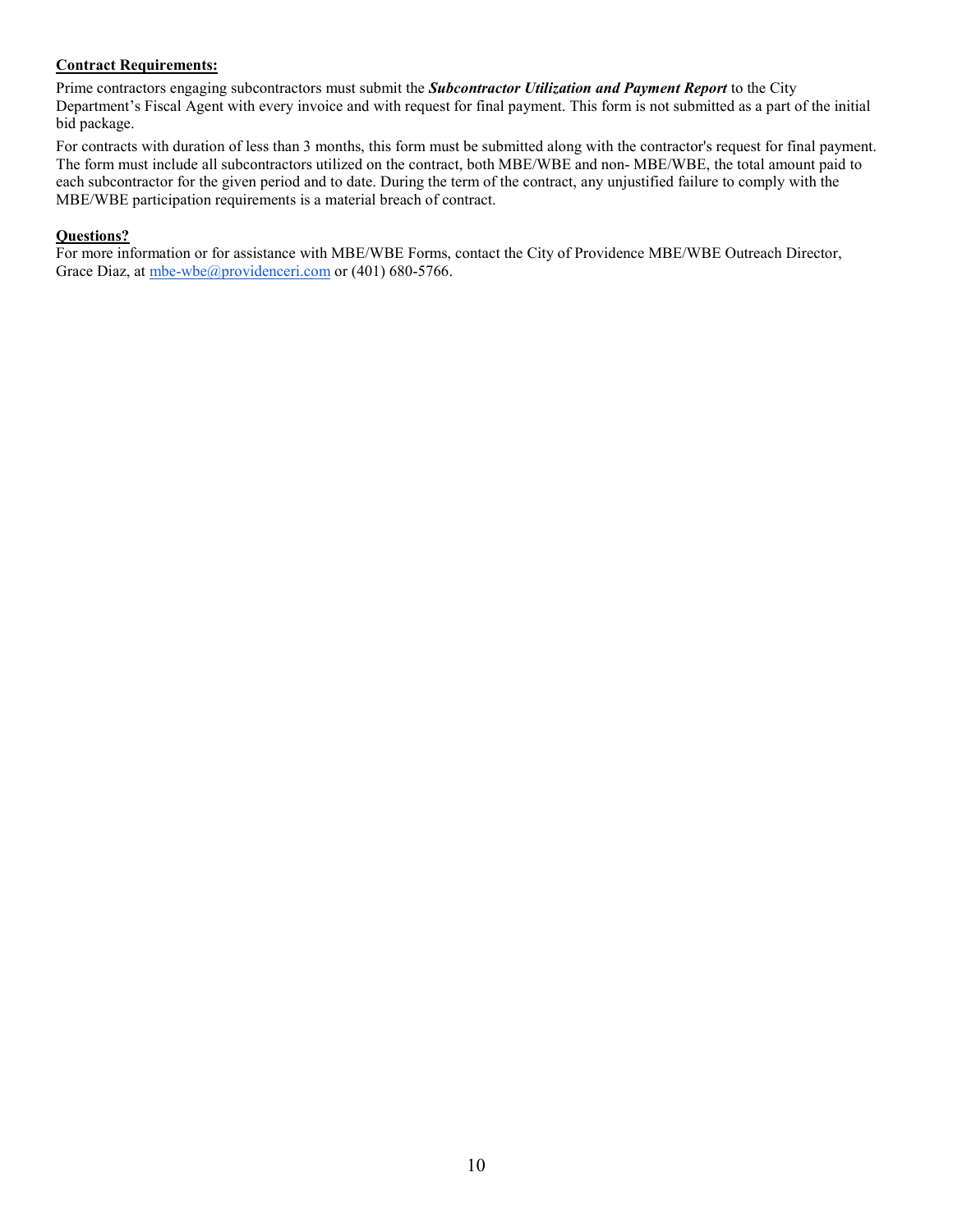#### MBE/WBE PARTICIPATION AFFIDAVIT

Item Discussion (as seen on RFP):

| Prime Bidder:                        |  |
|--------------------------------------|--|
| Prime Bidder (Company) Phone Number: |  |
| Prime Bidder (Company) Zip Code:     |  |

\_\_\_\_\_\_\_\_\_\_\_\_\_\_\_\_\_\_\_\_\_\_\_\_\_\_\_\_\_\_\_\_\_\_\_\_\_\_\_\_\_\_\_\_\_\_\_\_\_\_\_\_\_\_\_\_\_\_\_\_\_\_\_\_\_\_\_\_\_\_\_\_\_\_\_\_\_\_\_\_\_\_\_\_\_\_\_\_\_\_\_\_\_\_\_\_\_ \_\_\_\_\_\_\_\_\_\_\_\_\_\_\_\_\_\_\_\_\_\_\_\_\_\_\_\_\_\_\_\_\_\_\_\_\_\_\_\_\_\_\_\_\_\_\_\_\_\_\_\_\_\_\_\_\_\_\_\_\_\_\_\_\_\_\_\_\_\_\_\_\_\_\_\_\_\_\_\_\_\_\_\_\_\_\_\_\_\_\_\_\_\_\_\_\_

Which one of the following describes your business 'status in terms of Minority and/or Woman-Owned Business Enterprise certification with the State of Rhode Island? \_\_\_\_\_MBE \_\_\_\_\_WBE \_\_\_\_\_Neither MBE nor WBE

#### By initialing the following sections and signing the bottom of this document in my capacity as the contractor or an authorized representative of contractor, I make this Affidavit:

It is the policy of the City of Providence that minority business enterprises (MBEs) and women business enterprises (WBEs) should have the maximum opportunity to participate in procurements and projects as prime contractors and vendors. Pursuant to Sec. 21-52 of the Providence Code of Ordinances and Chapter 31-14 et seq. of the Rhode Island General Laws (as amended), MBE and WBE participation goals apply to contracts.

> The goal for Minority Business Enterprise (MBE) participation is 10% of the total bid value. The goal for Women's Business Enterprise (WBE) participation is 10% of the total bid value. The goal for combined MBE/WBE participation is 20% of the total bid value.

#### I acknowledge the City of Providence's goals of supporting MBE/WBE certified businesses. Initial \_\_\_\_\_\_\_\_\_\_\_

If awarded the contract, I understand that my company must submit to the Minority and Women's Business Coordinator at the City of Providence (MBE/WBE Office), copies of all executed agreements with the subcontractor(s) being utilized to achieve the participation goals and other requirements of the RI General Laws. I understand that these documents must be submitted prior to the issuance of a notice to proceed. Initial

#### I understand that, if awarded the contract, my firm must submit to the MBE/WBE Office canceled checks and reports required by the MBE/WBE Office on a quarterly basis verifying payments to the subcontractors(s) utilized on the contract. Initial

If I am awarded this contract and find that I am unable to utilize the subcontractor(s) identified in my Statement of Intent, I understand that I must substitute another certified MBE and WBE firm(s) to meet the participation goals. I understand that I may not make a substitution until I have obtained the written approval of the MBE/WBE Office.<br>Initial

If awarded this contract, I understand that authorized representatives of the City of Providence may examine the books, records and files of my firm from time to time, to the extent that such material is relevant to a determination of whether my firm is complying with the City's MBE/WBE participation requirements.

Initial <u>and</u> the set of the set of the set of the set of the set of the set of the set of the set of the set of the set of the set of the set of the set of the set of the set of the set of the set of the set of the set of I do solemnly declare and affirm under the penalty of perjury that the contents of the foregoing Affidavit are true and correct to the best of my knowledge, information and belief.

Signature of Bidder Printed Name

 $\_$  , and the set of the set of the set of the set of the set of the set of the set of the set of the set of the set of the set of the set of the set of the set of the set of the set of the set of the set of the set of th

Lompany Name  $\overline{\text{Comparing } \text{Date}}$ 

#### SUBCONTRACTOR DISCLOSURE FORM

Fill out this form only if you WILL SUBCONTRACT with other parties. If you will not subcontract any portion of the proposed bid, do not fill out this form.

| Prime<br>Bidder | $\mathbf{r}$ $\sim$<br>.umar |
|-----------------|------------------------------|
|-----------------|------------------------------|

Code:

Item Description (as seen on RFP):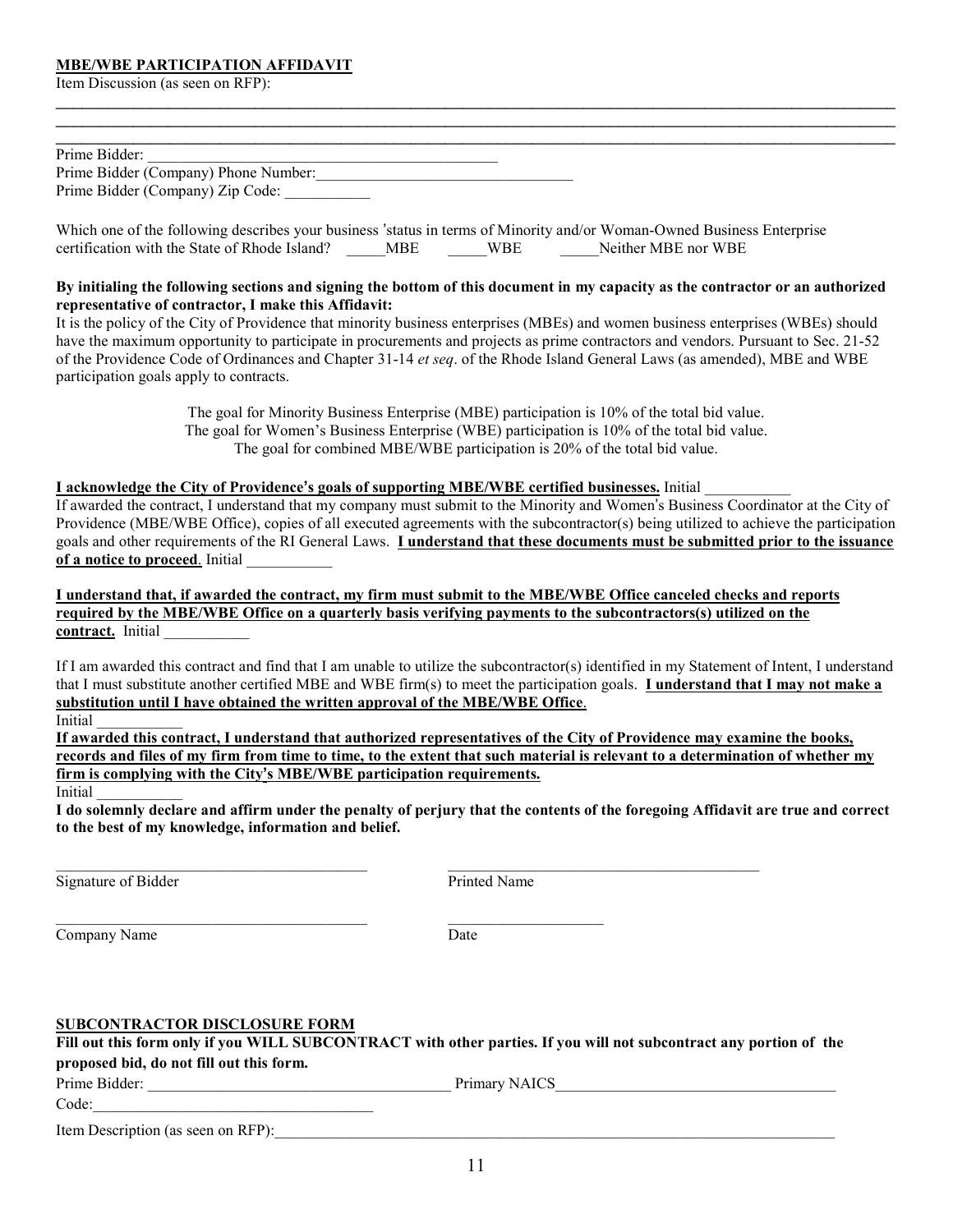Please list all Subcontractors below. Include the total dollar value that you propose to share with each subcontractor and the dollar amount to be subcontracted. Please check off MBE and WBE where applicable. The directory of all statecertified MBE/WBE firms is located at www.mbe.ri.gov. Business NAICS codes can be found at https://www.naics.com/search/

 $\_$  , and the state of the state of the state of the state of the state of the state of the state of the state of the state of the state of the state of the state of the state of the state of the state of the state of the

| <b>Proposed Subcontractor</b>                                                                | <b>MBE</b>                           | <b>WB</b><br>E | Prima<br>ry<br><b>NIATO</b> | Date of<br>Mobiliza<br>$42 - 1$ | \$ Value of<br>Subcontract |  |
|----------------------------------------------------------------------------------------------|--------------------------------------|----------------|-----------------------------|---------------------------------|----------------------------|--|
|                                                                                              |                                      |                |                             |                                 | ¢                          |  |
|                                                                                              |                                      |                |                             |                                 | ¢                          |  |
|                                                                                              |                                      |                |                             |                                 | ¢                          |  |
|                                                                                              |                                      |                |                             |                                 | ¢                          |  |
|                                                                                              |                                      |                |                             |                                 | ¢                          |  |
|                                                                                              |                                      |                |                             |                                 | $\mathbf C$                |  |
|                                                                                              | MDE CURCOMED LOTED AMOUNT            |                |                             |                                 |                            |  |
| <b>B. WBE SUBCONTRACTED AMOUNT:</b>                                                          |                                      |                |                             |                                 | S                          |  |
|                                                                                              | C. NON MBE WBE SUBCONTRACTED AMOUNT: |                |                             |                                 | \$                         |  |
| <b>D. DOLLAR AMOUNT OF WORK DONE BY THE PRIME CONTRACTOR:</b>                                |                                      |                |                             | S                               |                            |  |
| E. TOTAL AMOUNT OF BID (SUM OF A, B, C, & D):                                                |                                      |                |                             | \$                              |                            |  |
| F. PERCENTAGE OF BID SUBCONTRACTED TO<br>MREs AND WRES (Divide A by E and multiply result by |                                      |                |                             |                                 |                            |  |

Please read and initial the following statement acknowledging you understand. If the percentage of the total amount of the bid being awarded to MBE or WBE vendors is less than 20% (Box F) and the prime contractor is NOT a Rhode Island State-certified MBE or WBE, you must fill out the MBE/WBE WAIVER REQUEST FORM for consideration by City of Providence MBE/WBE Outreach Director. Initial \_\_\_\_\_\_\_\_\_\_\_\_\_\_\_\_\_\_\_\_\_\_\_\_\_\_\_\_\_\_\_\_\_\_\_\_\_\_\_\_ \_\_\_\_\_\_\_\_\_\_\_\_\_\_\_\_\_\_\_\_\_\_\_\_\_\_\_\_\_\_\_\_\_\_\_\_\_\_\_\_

Signature of Bidder Printed Name

#### MBe/WBE Waiver Request Form

Fill out this form only if you are subcontracting and did not meet the 20% MBE/WBE participation goal. State-certified MBE or WBE Prime Bidders are NOT REQUIRED to fill out this form.

Submit this form to the City of Providence MBE/WBE Outreach Director, Grace Diaz, at mbe-wbe@providenceri.gov, for review prior to bid submission. This waiver applies only to the current bid which you are submitting to the City of Providence and does not apply to other bids your company may submit in the future.

| Prime Bidder:                     |  |
|-----------------------------------|--|
| Company Trade:                    |  |
| Item Discussion (as seen on RFP): |  |

To receive a waiver, you must list the certified MBE and/or WBE companies you contacted, the name of the primary individual with whom you interacted, and the reason the MBE/WBE company could not participate on this project.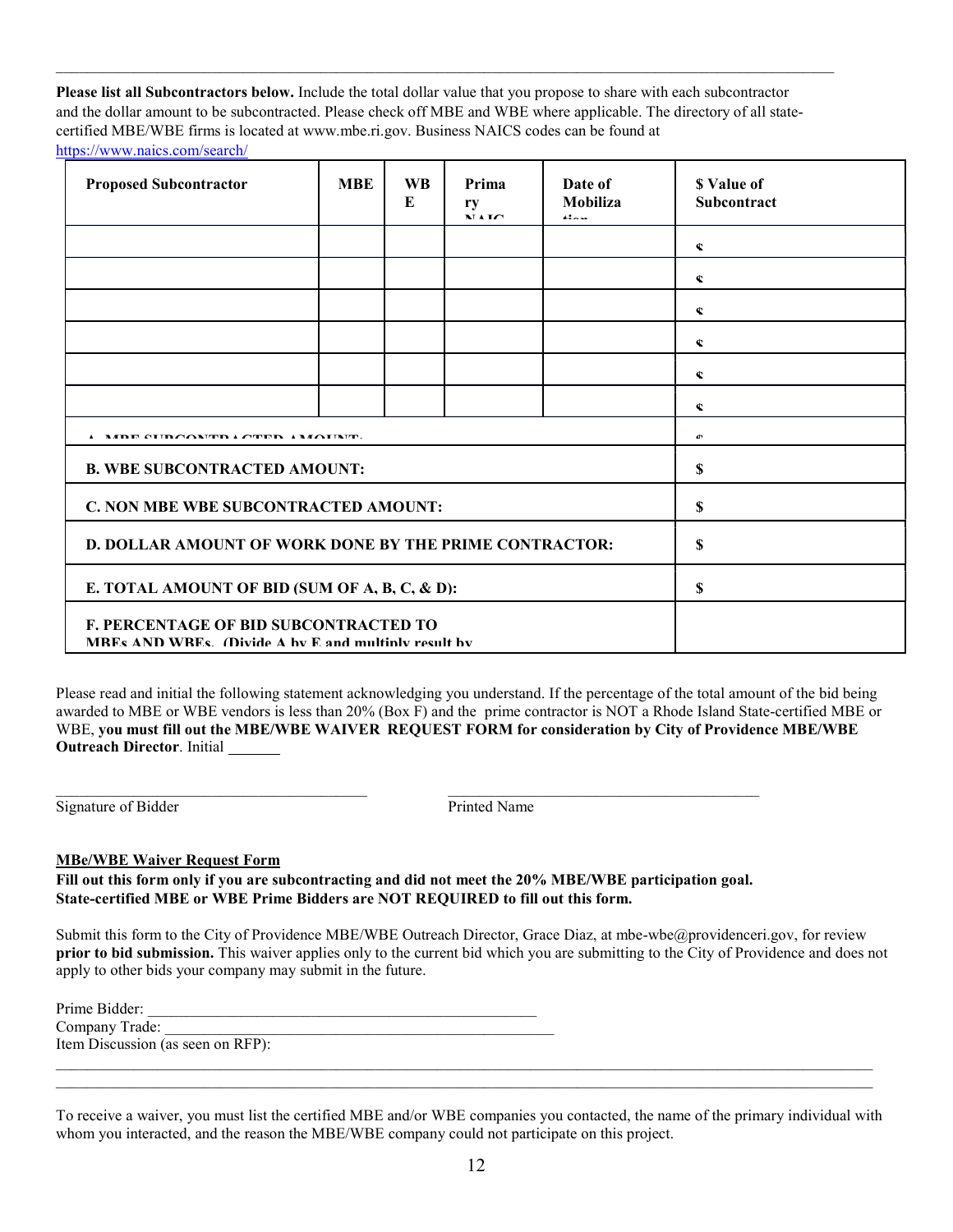| <b>MBE/WBE Company</b><br>Name | <b>Individual's Name</b> | <b>Company Trade</b> | Why did you choose not to<br>work with this company? |
|--------------------------------|--------------------------|----------------------|------------------------------------------------------|
|                                |                          |                      |                                                      |
|                                |                          |                      |                                                      |
|                                |                          |                      |                                                      |
|                                |                          |                      |                                                      |
|                                |                          |                      |                                                      |
|                                |                          |                      |                                                      |
|                                |                          |                      |                                                      |
|                                |                          |                      |                                                      |

I acknowledge the City of Providence's goal of a combined MBE/WBE participation is 20% of the total bid value. I am requesting a waiver of \_\_\_\_\_\_ % MBE/WBE (20% minus the value of **Box F** on the Subcontractor Disclosure Form). If an opportunity is identified to subcontract any task associated with the fulfillment of this contract, a good faith effort will be made to select MBE/WBE Contractor<br>
Signature of Prime Contractor<br>
Signature of City of Providence<br>
Trinted Name of City of Providence<br>
Printed Name of City of Providence<br>
Date Signed<br>
Date Signed<br>
Date Signature of City of Providence<br>
Date Signe

MBE/WBE Outreach Director MBE/WBE Outreach Director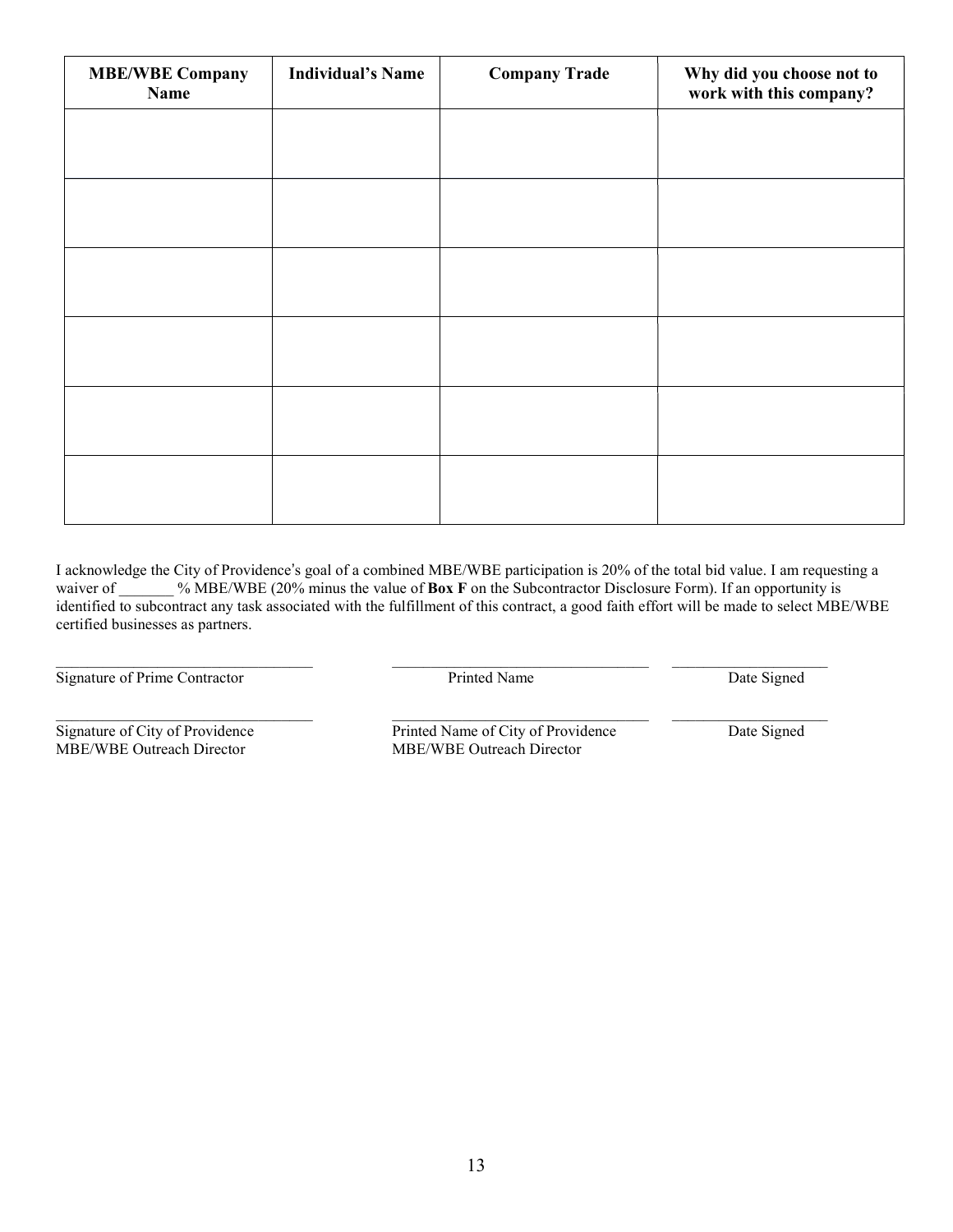# PROVIDENCE/CRANSTON WORKFORCE DEVELOPMENT BOARD

# REQUEST FOR PROPOSALS (RFP)

FOR

# WIOA SKILLS TRAINING-WORKFORCE SOLUTIONS

FOR THE

# PROVIDENCE/CRANSTON WORKFORCE DEVELOPMENT AREA

ISSUE DATE: May 26, 2022

RESPONSE DATE: June 21, 2022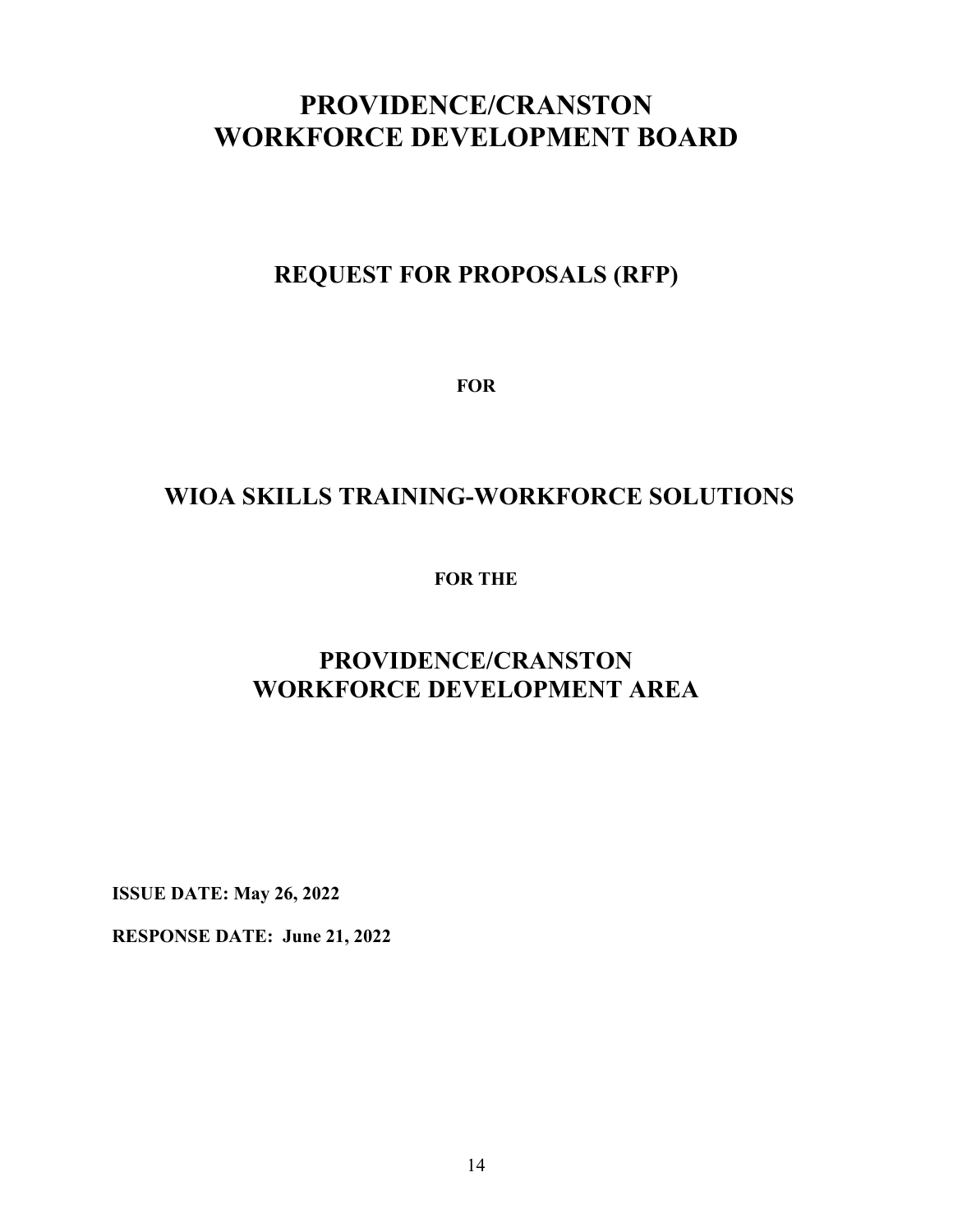# SECTION I: INTRODUCTION

 Workforce Solutions of Providence/Cranston (WSPC) is issuing this Request for Proposals (RFP) to solicit the training of cohorts of multiple individuals to meet the needs of employers and provide job seekers access to highwage, high-demand jobs. We are seeking innovative proposals that connect unemployed workers to employment opportunities through new, unique, and efficient strategies.

The Workforce Innovation and Opportunity Act (WIOA) allows local Workforce Investment Development (WDB) to offer occupational skills training to eligible and qualified WIOA customers through modular component training to provide job seekers access to high-quality training on a career pathway and an industryrecognized credential.

### PART A: ELIGIBLE APPLICANTS

The following entities are considered eligible applicants and may respond to this RFP:

- An institution of higher education;
- An employment service State agency;
- A community-based organization, non-profit organization, or intermediary;
- A private-for-profit entity;
- A government agency;
- A non-traditional public secondary school;
- An area career and technical education school; and/or,
- Other interested entities not prohibited by law.

No entity may compete for funds if: (1) the entity has been debarred or suspended or otherwise determined to be ineligible to receive Federal or State funds by an action of any governmental agency; (2) the entity's previous contract(s) with the PCWDB have been terminated for cause; or (3) the entity has not complied with an official order to repay disallowed costs incurred during its conduct of programs or services.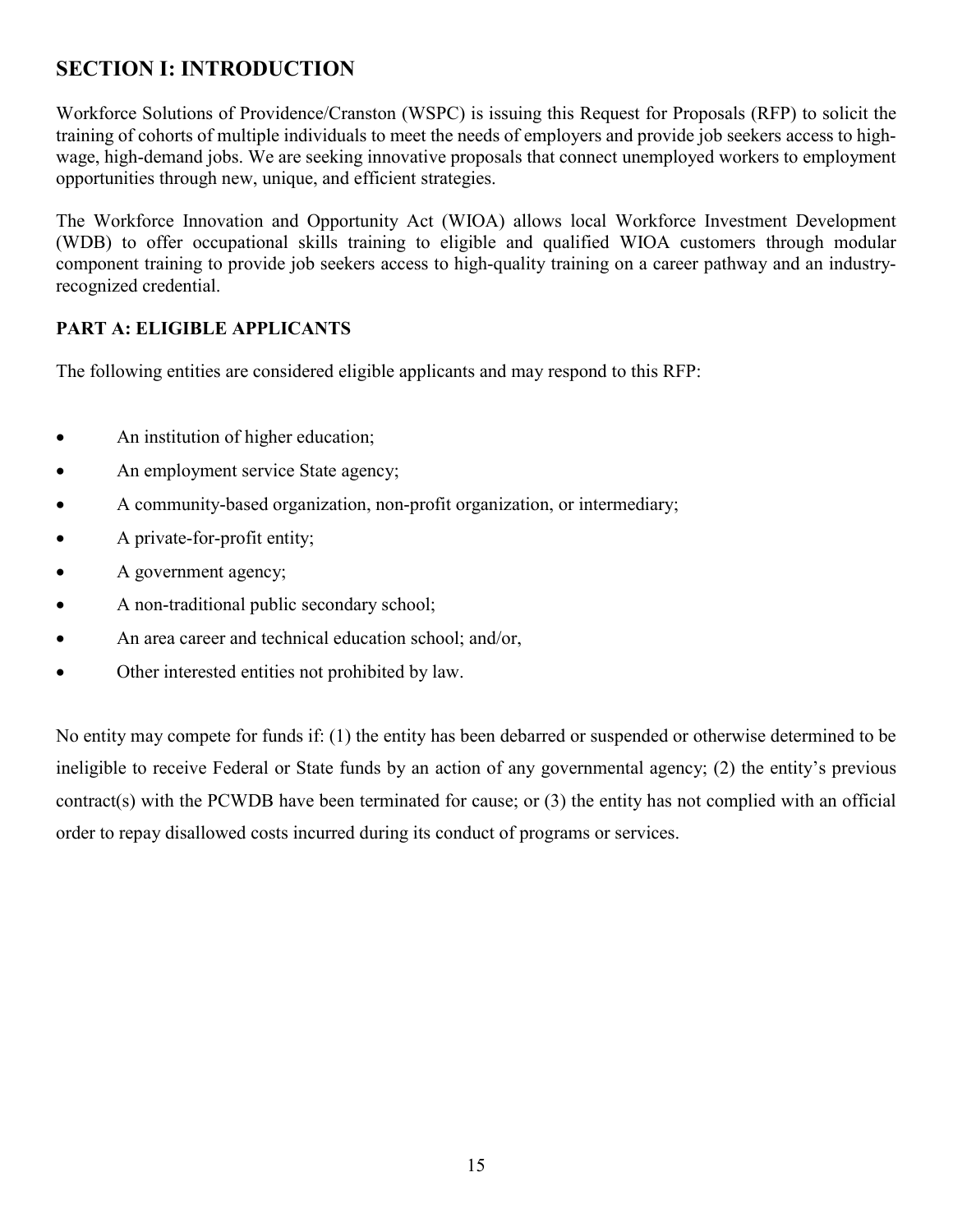### PART B: CHARACTERISTICS OF PROPOSALS

 The characteristics identified below are designed to reflect elements that contribute to training programs targeted to unemployed adults and youth (age 18 and older) with barriers to employment. A particular emphasis of the RFP is to solicit proposals that offer training opportunities in those industry sectors that have been identified by the PCWDB as those with high-demand occupations. Those industry sectors are:

- Information Technology
- Transportation and Logistics
- Manufacturing
- Health Care

 Workforce Solutions of Providence/Cranston is soliciting proposals to support training programs targeted to unemployed adults and youth (age 18 and older) with barriers to employment. The expected outcome is posttraining employment in a trading-related job.

 For purposes of this RFP, individuals with barriers to employment include those in one or more of the following categories:

(A) Displaced homemakers.

(B) Low-income individuals.

- (C) Indians, Alaska Natives, and Native Hawaiians.
- (D) Individuals with disabilities

(E) Older individuals.

(F) Ex-offenders.

(G) Homeless individuals

(H) Youth who are in or have aged out of the foster care system.

(I) Individuals who are English language learners, individuals who have low levels of literacy, and individuals facing substantial cultural barriers.

(J) Eligible migrant and seasonal farmworkers.

(K) Individuals within 2 years of exhausting lifetime eligibility under part A of title IV of the Social Security Act.

(L) Single parents (including single pregnant women).

(M) Long-term unemployed individuals.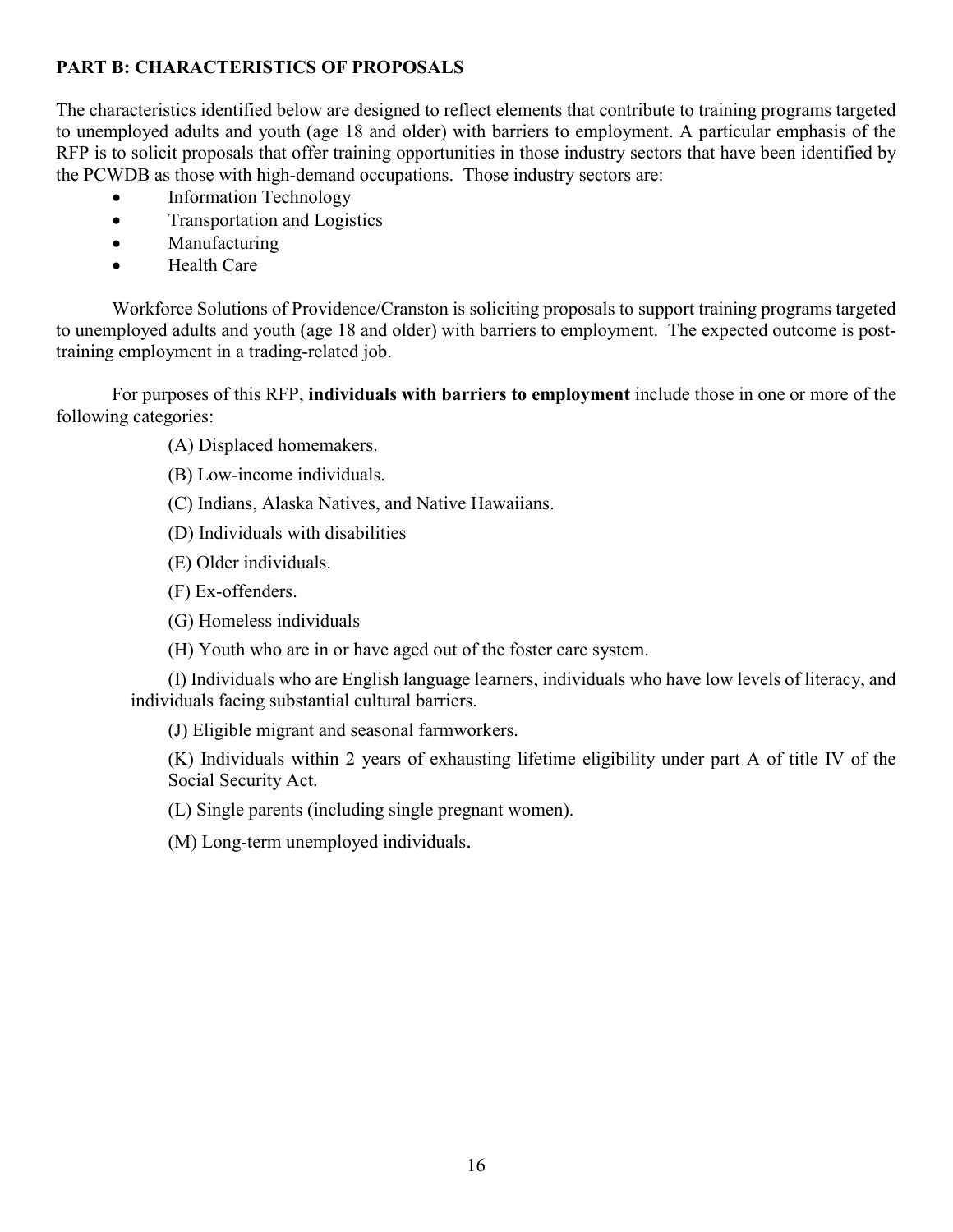#### PART C: CONTRACT TERM

The period of performance for contracts awarded under this solicitation may be as early as June 30, 2022 to June 30, 2023 provided performance remains acceptable during that period. Proposed costs will be analyzed and a contract will be negotiated on a fixed-unit price per individual. There will be no contract negotiated with a straight 100% cost-reimbursement payment structure.

The Providence/Cranston Workforce Development Board reserves the right to vary or change the terms of any contract executed as a result of this RFP, including funding levels, the scope of work, performance standards, referral sources and shortening or extending the contract period, as it deems necessary in the interest of the Providence/Cranston Workforce Development Board and its programs, pending availability of funds.

#### PART D SERVICES REQUIRED

The successful bidders will work collaboratively with Workforce Solutions of Providence/Cranston to recruit and assess potential program participants. Potential program participants will be required to be enrolled into either the WIOA Adult, Youth or Dislocated Worker program. Recruitment, orientation, assessment, and enrollment will be done collaboratively with Workforce Solutions staff.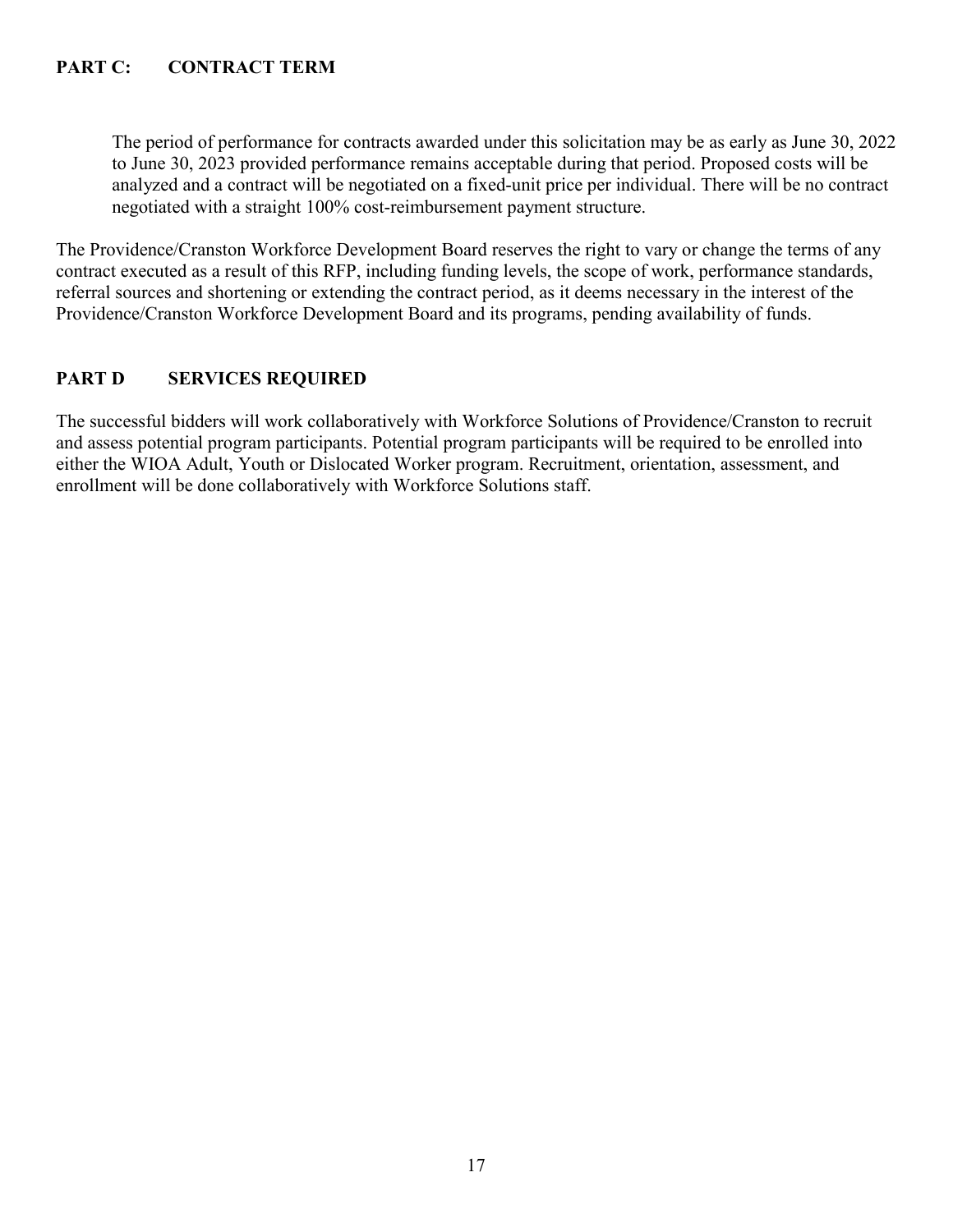# SECTION II: PROPOSAL RESPONSE FORMAT

The proposer must use the format contained in this section that consists of four parts:

| Part A: | <i>Identifying Information,</i>         |
|---------|-----------------------------------------|
| Part B: | Training Program Narrative Response,    |
| Part C: | Organizational Capacity and Experience, |
| Part D: | <b>Budget and Budget Narrative.</b>     |

#### PART A: **IDENTIFYING INFORMATION**

| 1. | Legal Name of Respondent:                                                                                                        |                                                                                     |  |  |  |  |  |
|----|----------------------------------------------------------------------------------------------------------------------------------|-------------------------------------------------------------------------------------|--|--|--|--|--|
| 2. |                                                                                                                                  |                                                                                     |  |  |  |  |  |
| 3. | Address:<br><u> 1989 - Jan James James James James James James James James James James James James James James James James J</u> |                                                                                     |  |  |  |  |  |
|    |                                                                                                                                  | <u> 1989 - Johann Stoff, amerikansk politiker (d. 1989)</u>                         |  |  |  |  |  |
| 4. | Email:<br>Telephone:<br><u> 2008 - Johann John Stone, mars et al. (2008)</u>                                                     |                                                                                     |  |  |  |  |  |
| 5. | Website:<br><u> 1989 - Jan James James Barnett, martin de filosofoar (h. 1989).</u>                                              |                                                                                     |  |  |  |  |  |
| 6. | Organization Structure:                                                                                                          |                                                                                     |  |  |  |  |  |
|    | $\mathbf{r}$                                                                                                                     | Institution of Higher Education                                                     |  |  |  |  |  |
|    | <b>Employment Service Agency</b><br>$\mathbf{r}$                                                                                 |                                                                                     |  |  |  |  |  |
|    | Community-Based, Non-Profit or Intermediary Organization<br>$\mathbf r$                                                          |                                                                                     |  |  |  |  |  |
|    | Private-for-Profit Entity<br>r                                                                                                   |                                                                                     |  |  |  |  |  |
|    | Government Agency<br>r                                                                                                           |                                                                                     |  |  |  |  |  |
|    | Non-Traditional Public Secondary School<br>$\mathbf r$                                                                           |                                                                                     |  |  |  |  |  |
|    | Area Career and Technical Education School<br>r                                                                                  |                                                                                     |  |  |  |  |  |
|    | $\mathbf{r}$                                                                                                                     | Other:<br><u> 1980 - Jan Barbara, martxa al II-lea (h. 1980).</u>                   |  |  |  |  |  |
|    |                                                                                                                                  | By my signature, I am empowered and can act on behalf of the proposing organization |  |  |  |  |  |

herein is true and correct to the best of my knowledge.

in submitting this response. I certify that the information contained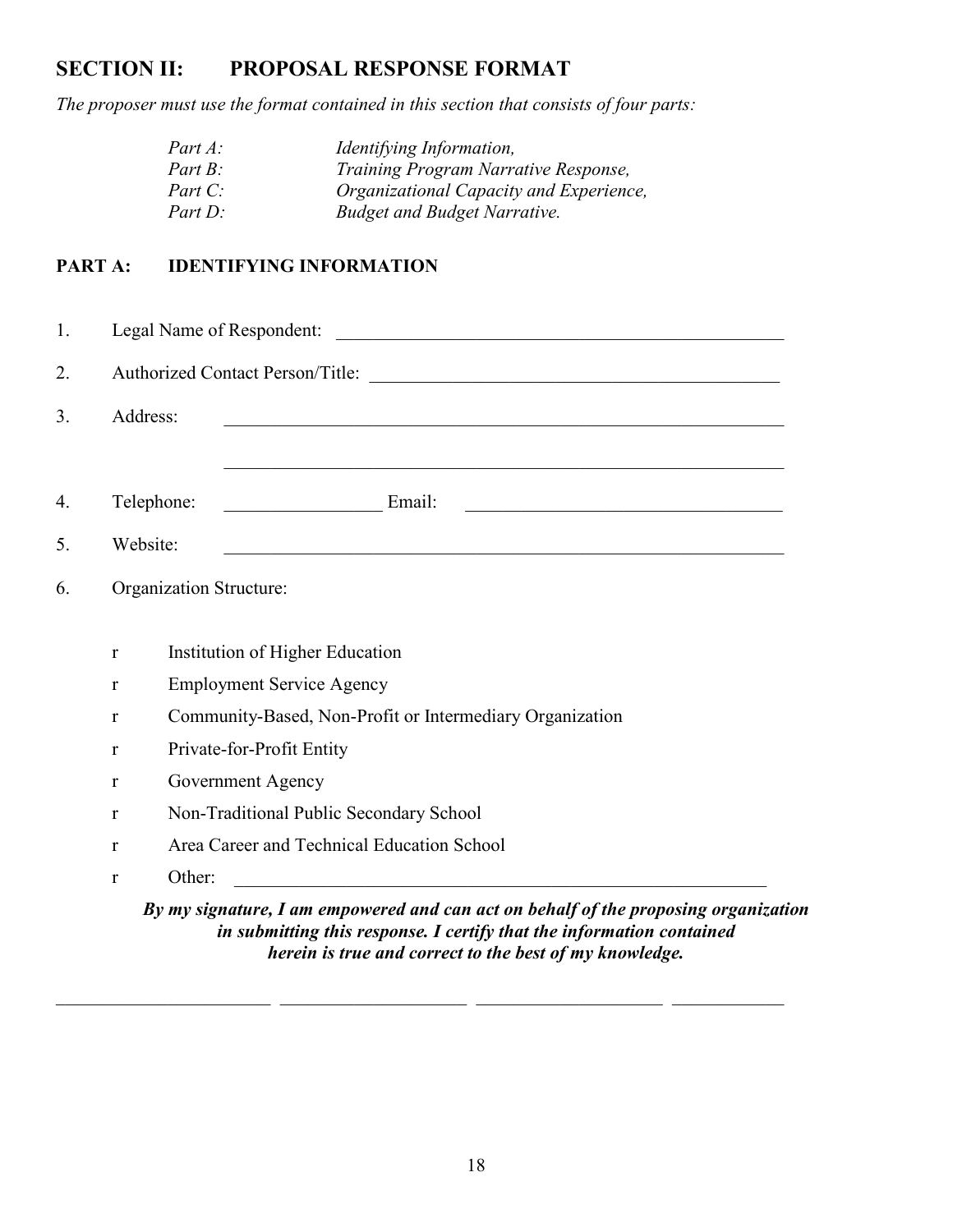### PART B: TRAINING PROGRAM NARRATIVE RESPONSE

Please note, clear, thorough, concise answers are preferred rather than overly verbose narrative that does not provide a specific response. Get to the point as quickly and completely as possible. Do not repeat statements or ideas within the text of the proposal. Referring the reviewer to another section of the proposal for other information is preferred rather than repeating the information.

#### 1. Statement of Need

Please provide an overview of the occupations the skill training you are proposing seeks to address. In your response please include information regarding: Local job opportunities in the training sector; wage earning potential in the training sector; demonstrated placement and retention experience in employment opportunities in the training sector; and letters of support from employer groups.

#### 2. Description of Training/Curriculum

Utilizing the following format, provide an outline of the training curriculum including the list of specific skill sets to be taught in each curriculum component and the length of time for each component. Also, identify nationally and industry recognized and other credentials that will result from this training. (Applicant may attach a copy of its curriculum in lieu of using this format.)

|--|

| <b>Total Training Duration</b> |  |
|--------------------------------|--|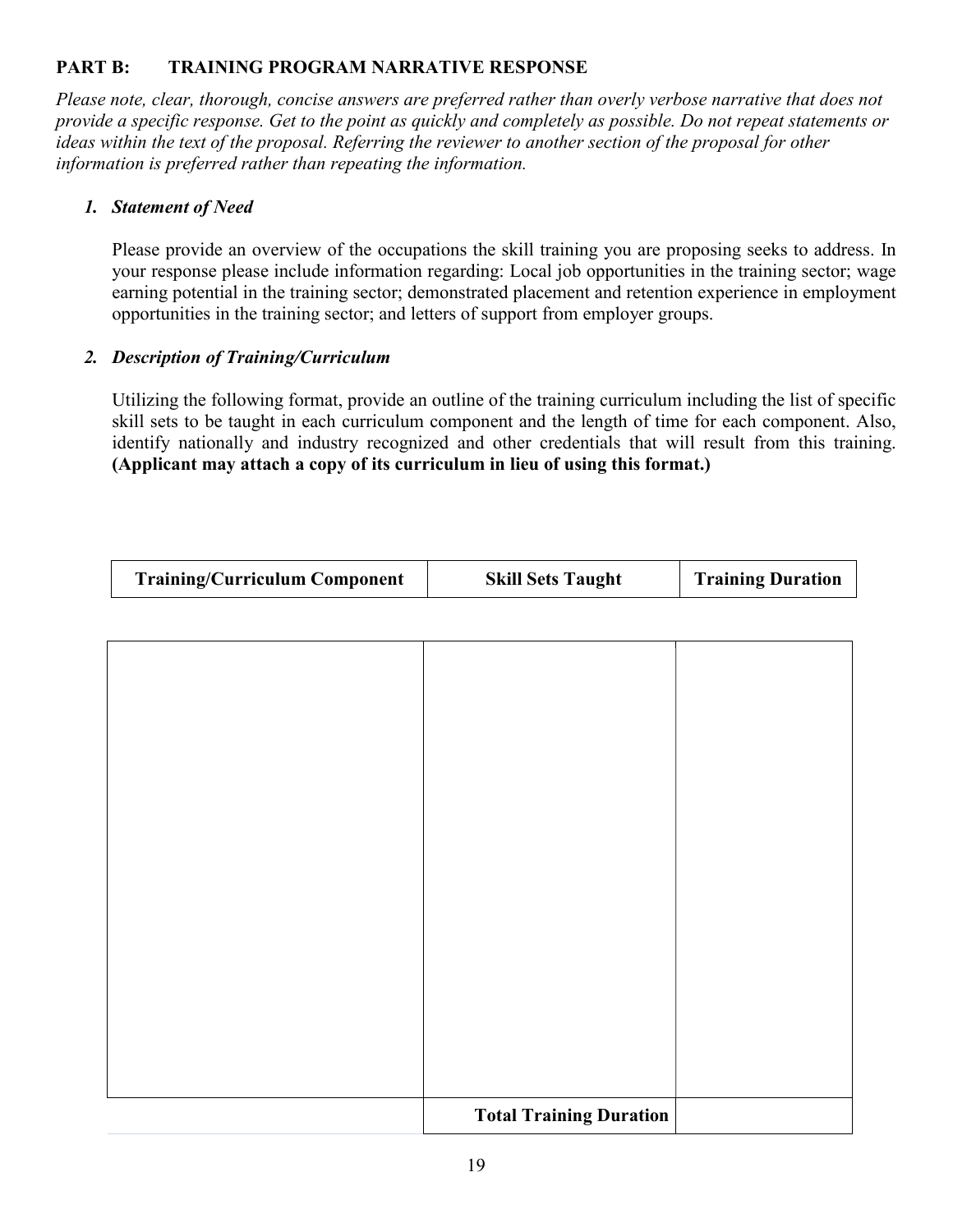#### Enrollment Schedule:

| Number of proposed training cycles:         |  |
|---------------------------------------------|--|
| Total number of participants in each cycle: |  |
| Total number of participants:               |  |

Projected enrollment plan:

| <b>CYCLE NO.</b> | <b>START DATE</b> | <b>NO. TO BE ENROLLED</b> |
|------------------|-------------------|---------------------------|
|                  |                   |                           |

| Example: | Cycle 1 | Date | 10 |
|----------|---------|------|----|
|          | Cycle 2 | Date | 10 |
|          |         |      |    |
|          |         |      |    |
|          |         |      |    |
|          |         |      |    |
|          |         |      |    |

Location of Training: (Include the specific location of the training facility.)

Projected Starting Wage Upon Entrance into Employment: \_\_\_\_\_\_\_\_\_\_\_\_\_\_\_\_\_\_\_\_\_\_\_\_\_ (Provide backup data for projected wage)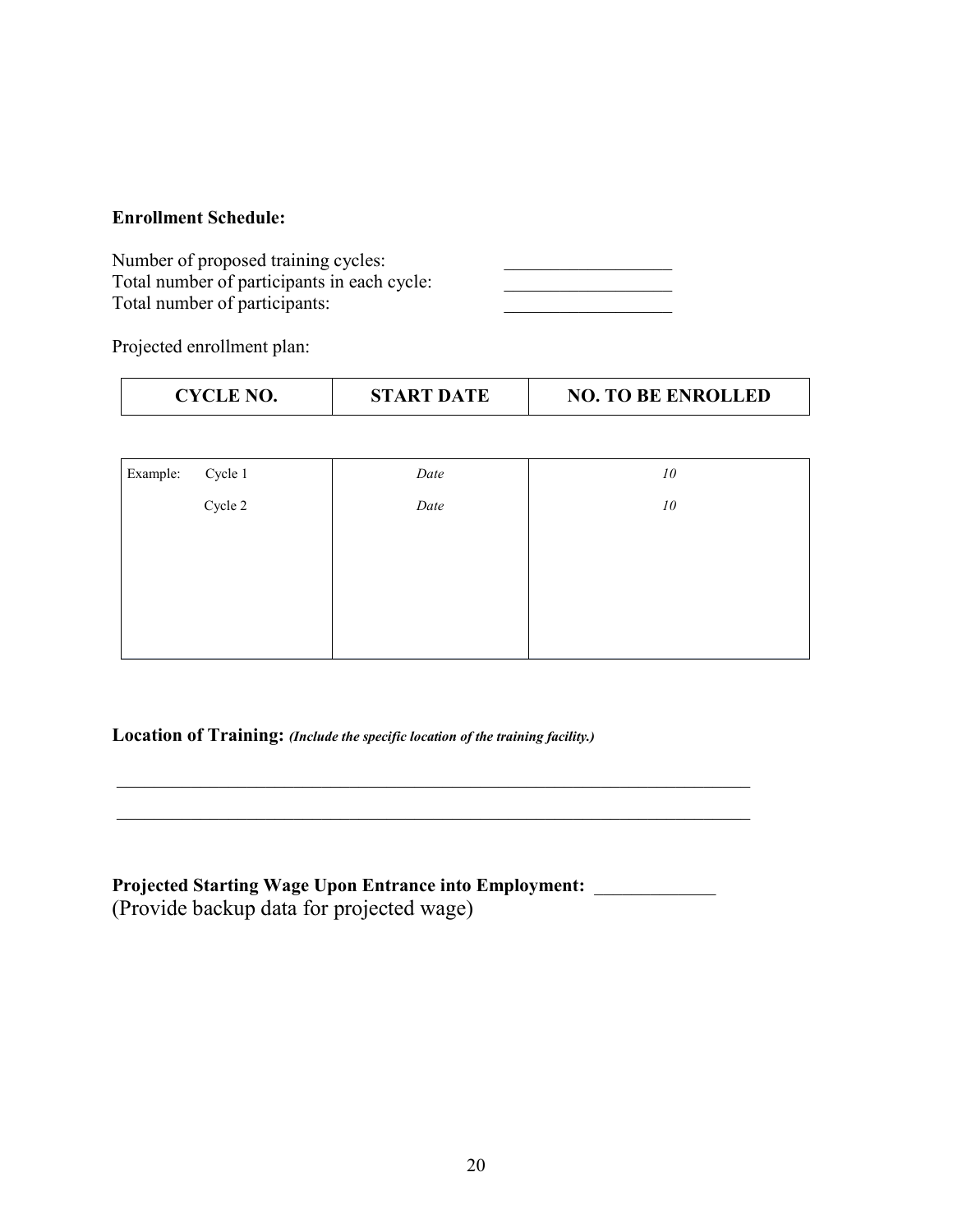#### 3. Recruitment and Assessment

The applicant will work collaboratively with Workforce Solutions of Providence/Cranston for recruiting and assessing participants who are suitable for this training opportunity. Potential training participants must be enrolled into either the WIOA Adult, Youth or Dislocated Worker program. Describe the process you will use to refer all potential participants to WSPC for WIOA enrollment. Please describe strategies for outreach, recruitment and enrollment of job seekers to your training program. Include a description of any tools, tests, or methods used to determine the following: levels of basic skills, work readiness skills, interests and aptitude for your specific industry training, occupational skills and supportive service needs.

#### 4. Placement and Outcomes

Identify the job placement strategy to be used to ensure individuals with barriers obtain employment. In addition, provide projections for the following expected outcomes:

- Total participants enrolled in education or training:
- Total participants completing education or training:
- Total participants that receive an industry recognized credential:
- Total participants placed into paid internships/work experience:
- Total participants placed into unsubsidized employment:
- Average wage:

#### Part C: **Organizational Capacity and Experience**

#### 1. Description of Applicant's Organization

Provide a concise description of your organization including the legal status of the organization, the governance structure and mission, vision and goals along with the major training programs currently offered. Explain how your mission aligns with this funding opportunity and your capacity to effectively manage the programmatic, fiscal and administrative aspects of this project.

#### 2. Unique Attributes of Applicant

Provide a brief description of why your organization is in the best position to deliver an innovative skills training vendor. Include any unique or innovative projects and programs of your organization, experience, or approach that may set your organization and/or your response apart from others.

#### 3. Experience with Special Populations

Describe your experience in working with special populations identified on page 16. Please discuss how you measure the effectiveness of your programming to special populations.

#### 4. Past Experience with State or Federally-Funded Programs

Describe your experience working with Federally-funded programs delivering workforce development services to job seekers and employers. Include performance for those programs.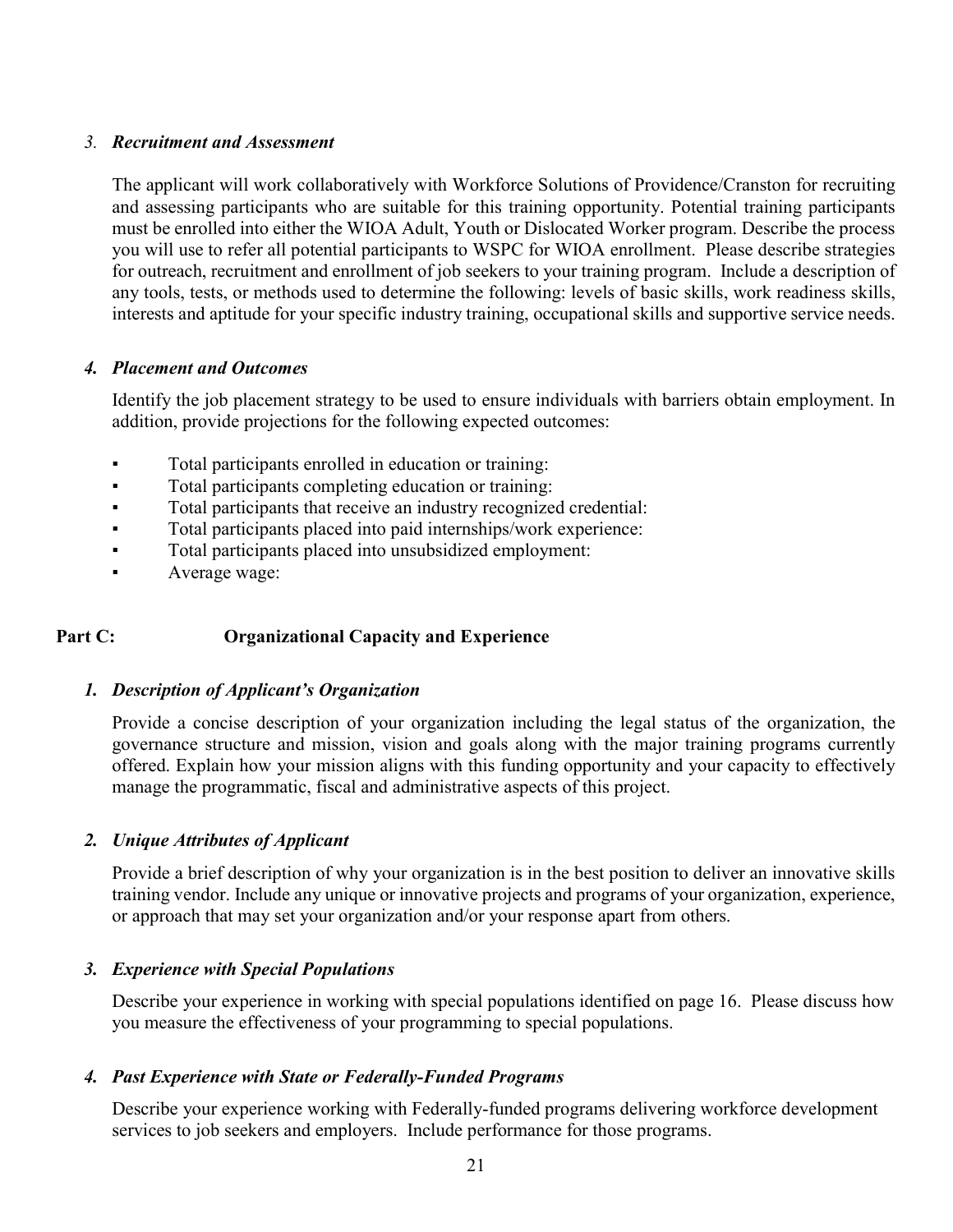#### Part D: Budget and Budget Narrative

Please provide a budget for the period July 1, 2022 to June 30, 2023. Please note: The purchase, lease or rental of equipment, as well as supplies, is not an allowable budget item as these costs will be part of the overall infrastructure costs absorbed by PCWBD. Provide a narrative to support the budget.

#### A. Salaries

| <b>STAFF</b><br><b>POSITION</b> | <b>STAFF</b><br><b>RESPONSIBILITES</b> | <b>ANNUAL</b><br><b>SALARY</b> | % CHARGED TO<br><b>PROGRAM</b> | <b>AMOUNT</b><br><b>REQUESTED FOR</b> |
|---------------------------------|----------------------------------------|--------------------------------|--------------------------------|---------------------------------------|
|                                 |                                        |                                |                                |                                       |
|                                 |                                        |                                |                                |                                       |
|                                 |                                        |                                |                                |                                       |
|                                 |                                        |                                |                                |                                       |
|                                 |                                        |                                |                                |                                       |
|                                 |                                        |                                | <b>TOTAL:</b>                  |                                       |

#### B. Fringe Benefits

| <b>FRINGE</b><br><b>BENEFIT</b> | <b>WAGE</b><br><b>BASE</b> | <b>RATE</b>   | <b>AMOUNT REQUESTED</b> |
|---------------------------------|----------------------------|---------------|-------------------------|
| <b>FICA</b>                     |                            |               |                         |
| <b>HEALTH</b>                   |                            |               |                         |
|                                 |                            |               |                         |
|                                 |                            |               |                         |
|                                 |                            | <b>TOTAL:</b> |                         |

#### C. Travel

| <b>STAFF</b><br><b>POSITION</b> | <b>RATE PER</b><br><b>MILE</b> | <b>NUMBER OF</b><br><b>MILES</b> | <b>NUMBER OF</b><br><b>WEEKS</b> | <b>AMOUNT</b><br><b>REQUESTED</b> |
|---------------------------------|--------------------------------|----------------------------------|----------------------------------|-----------------------------------|
|                                 |                                |                                  |                                  |                                   |
|                                 |                                |                                  |                                  |                                   |
|                                 |                                |                                  |                                  |                                   |
|                                 |                                |                                  | <b>TOTAL:</b>                    |                                   |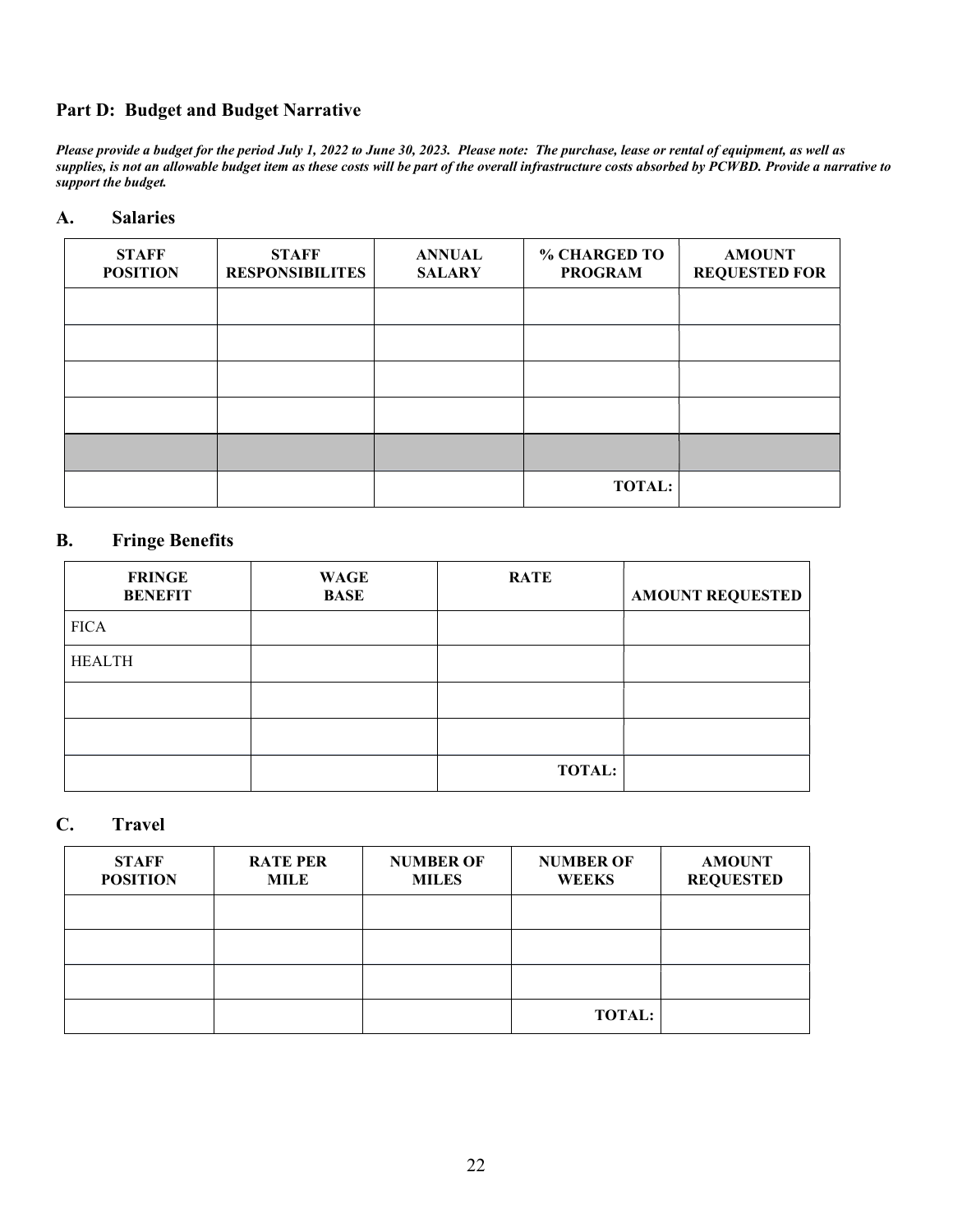#### D. Other Costs

| <b>DESCRIPTION OF OTHER COSTS</b><br><b>INCLUDING PROFIT IF APPLICABLE</b> | <b>AMOUNT</b> |
|----------------------------------------------------------------------------|---------------|
|                                                                            |               |
|                                                                            |               |
|                                                                            |               |
|                                                                            |               |
| <b>TOTAL:</b>                                                              |               |

Total Budget Amount Requested: \_\_\_\_\_\_\_\_\_\_\_\_\_\_

# SECTION VI: SELECTION CRITERIA

All proposals will undergo an initial review to ensure that it is submitted in the proper format and that the applicant is eligible to bid in accordance with the criteria described in Section II, Part A of this RFP that identifies eligible applicants. In addition to the initial review, all proposals will undergo a technical review of the proposal narrative; the proposer's organizational capacity and experience; as well as budget and budget narrative.

With respect to the technical review, proposals that do not meet a minimum threshold score of 60 will not be considered. Proposals that meet the minimum threshold will have the cost proposal evaluated for reasonableness of cost.

# SECTION VII: EVALUATION CRITERIA TO BE UTILIZED IN THE TECHNICAL REVIEW

#### PART A: Training Program Narrative (50 points)

#### 1. Statement of Need (15 points)

Has the applicant provided an overview of the occupations the skill training they are proposing seeks to address? Has the applicant included information regarding: Local job opportunities in the training sector; wage earning potential in the training sector; demonstrated placement and retention experience in employment opportunities in the training sector; and letters of support from employer groups.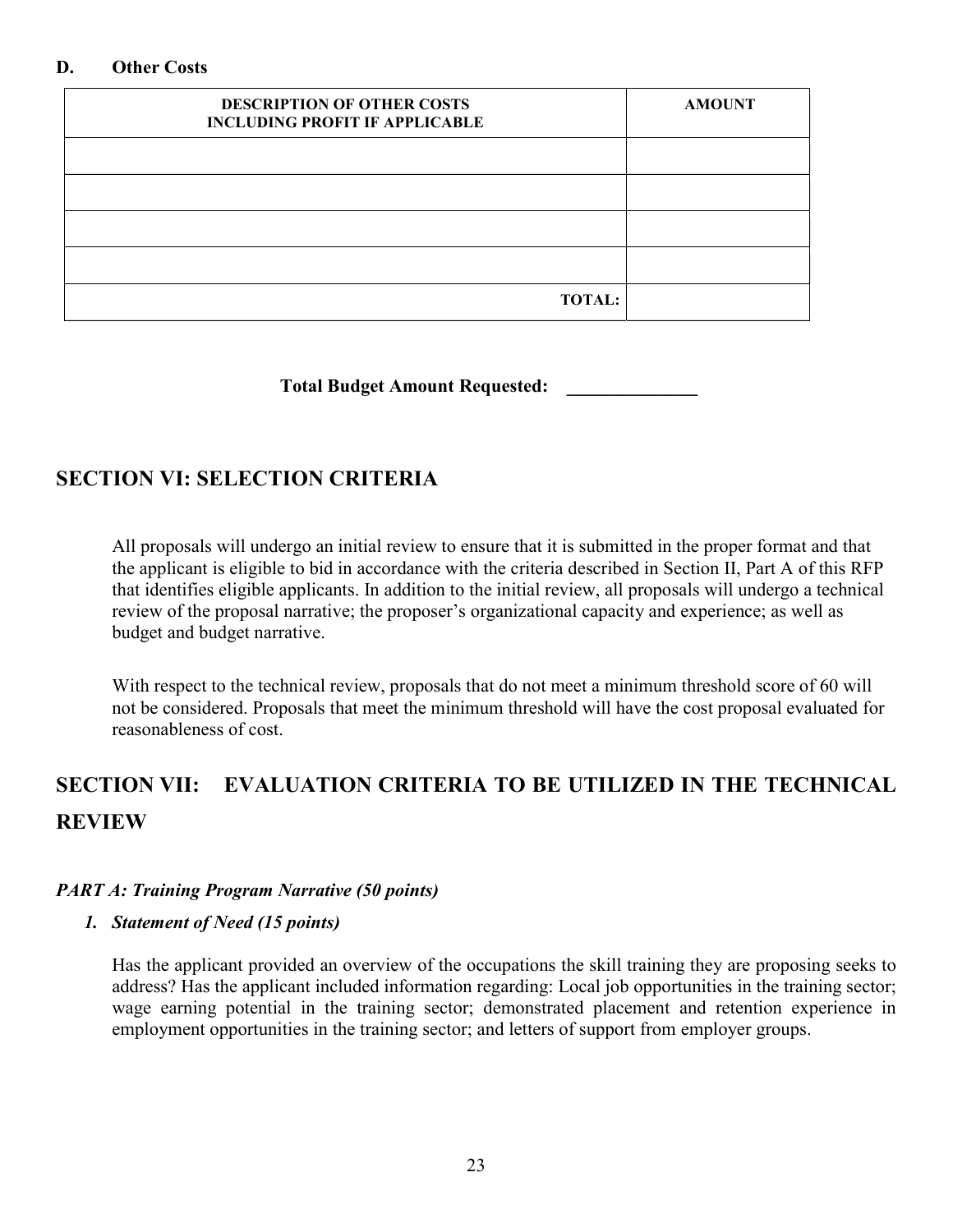#### 2. Description of Training/Curriculum (10 points)

Has the applicant included the list of specific skill sets to be taught in each curriculum component and length of time for each component? Has the applicant identified nationally and industry recognized credentials that will result from this training?

#### 3. Recruitment and Assessment (15 points)

Has the applicant described a detailed plan for working collaboratively with Workforce Solutions of Providence/Cranston for recruiting and assessing suitable participants? Has the applicant described strategies for outreach, recruitment and enrollment of job seekers to their training program? Has the applicant included a description of tools, tests, or methods used to determine: levels of basic skills, work readiness skills, interests and aptitude for their specific industry training, occupational skills and supportive service needs?

#### 4. Placement and Outcomes (10 points)

Has the applicant identified the job placement strategy to be used to ensure individuals with barriers obtain employment? Has the applicant provided projections for the expected outcomes?

- Total participants enrolled in education or training:
- Total participants completing education or training:
- Total participants that receive an industry recognized credential:
- Total participants placed into paid internships/work experience:
- Total participants placed into unsubsidized employment:
- Average wage:
- Labor demand for occupation:

#### Part B: Organizational Capacity and Experience (40 points)

#### 1. Description of Applicant's Organization (10 points)

Has the applicant provided a concise description of its organization to include its legal status, governance structure, programs, mission and vision? Has it explained how its mission aligns with the responsibilities as defined in the RFP?

#### 2. Unique Attributes of Applicant (5 points)

Has the applicant fully explained why it is in the best position to deliver an innovative One-Stop Delivery System? Has it described why its application and organization is unique and/or innovative from other proposers?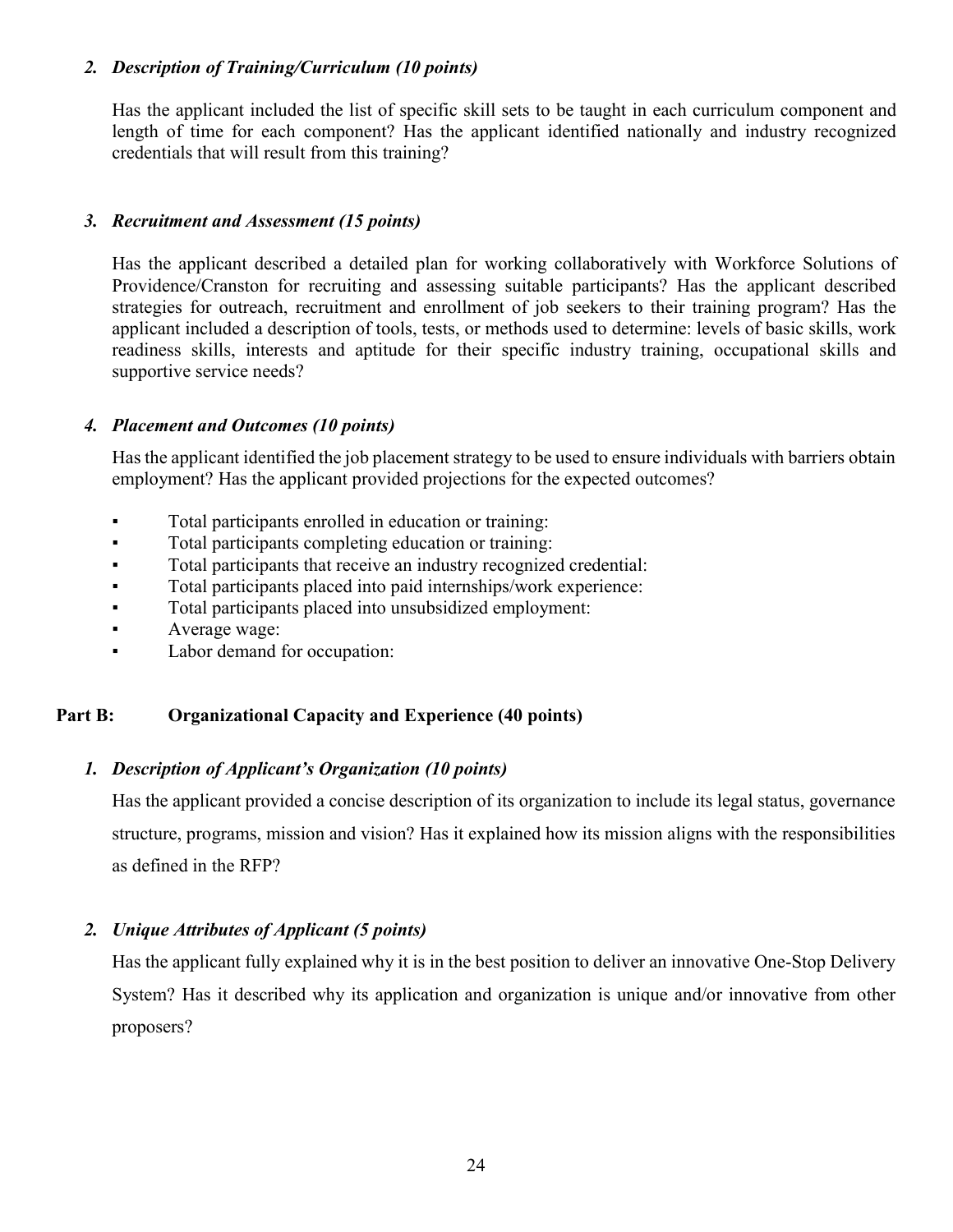#### 3. Experience with Special Populations (15 points)

Has the applicant described its experience in working with individuals with barriers to employment as described on page 16? Has the applicant detailed this experience as it relates to program completion rates, credentials earned, employment placement rates and retention rates?

#### 4. Past Experience with State and Federally-Funded Programs (10 points)

Has the applicant described any experience in working with State and Federally-funded programs? Has the applicant demonstrated the capacity to meet performance?

#### Part D: Budget and Budget Narrative (10 points)

### SECTION IV: RESPONSIVE PROPOSALS

To be considered responsive, proposals must meet the following minimum criteria:

One (1) original proposal (clearly marked as "Original Copy") and two (2) copies must be received by the City of Providence Board of Contract and Supply by no later than 2:15 pm on June 21, 2022. Copies submitted electronically will not be considered. All responses must be delivered to:

> Board of Contract and Supply ATTN: City Clerk Office Providence City Hall 25 Dorrance Street Providence, RI 02903

The timely delivery of a proposal is entirely the responsibility of the respondent. Proposals postmarked on or before the proposal due date but delivered after the due date or time will be considered nonresponsive. Proposals hand delivered after the due date or time will be considered non-responsive. Proposals that do not follow submittal guidelines will be considered non-responsive.

- 1. Please note that each section of the Proposal Format must begin on a new page and be clearly identifiable using the same headings;
- 2. Proposal "Part B Program Narrative Response" and "Part C Organizational Capacity and Experience" is limited to twenty-five (25) pages. The Budget, Executive Summary, and Addendum are not counted in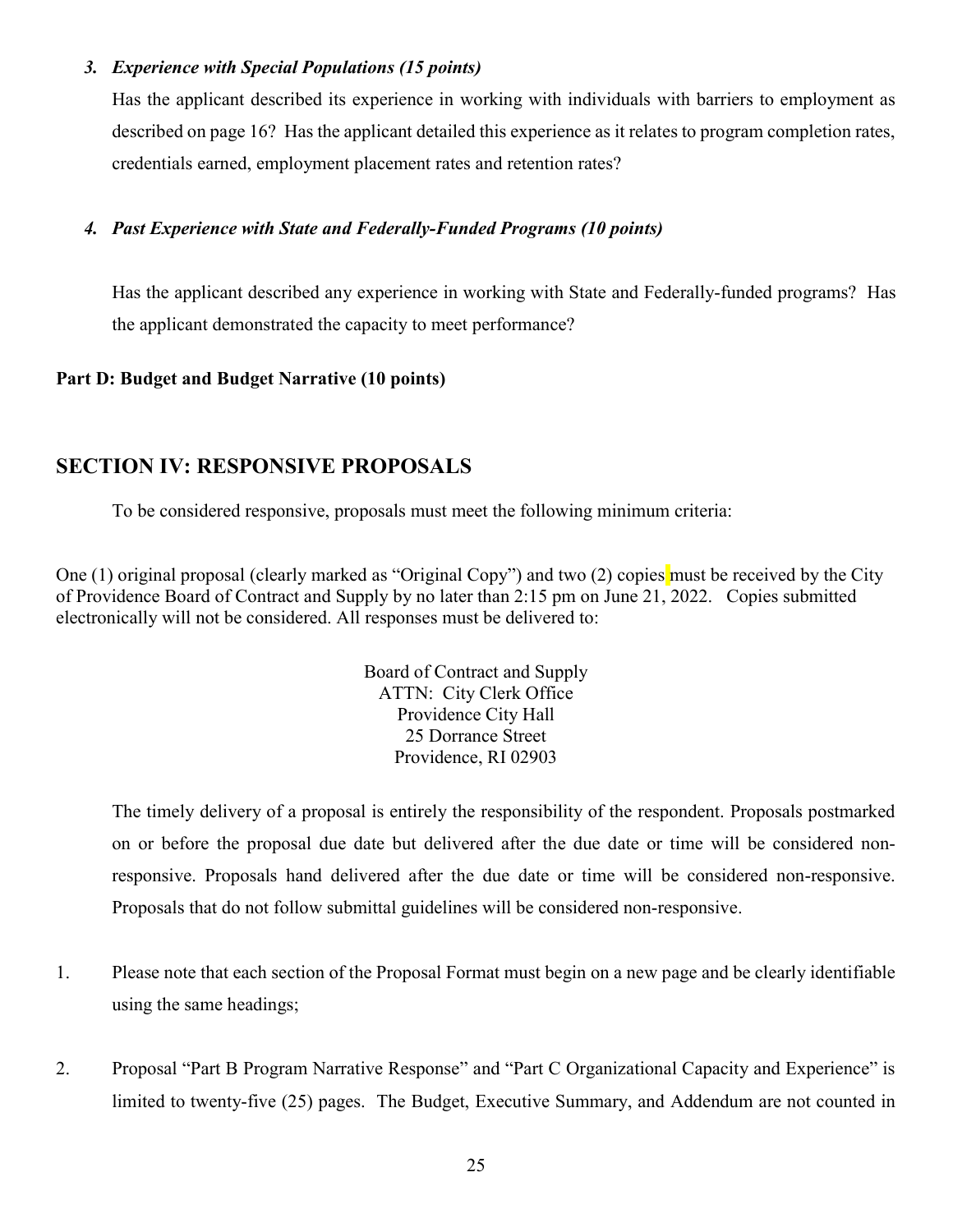the 25-page limit. All proposals must be single-sided on 8.5" x 11" paper with 1" inch margins using a 12-point font in a 1.5 -spaced format;

- 3. Each page must be sequentially numbered at the bottom of each page;
- 4. The proposal response must be manually signed by an official authorized to represent and bind the proposing agency;
- 5. Proposals must be presented in the same order as set forth in this Request for Proposal and,
- 6. Proposers are not to submit any additional attachments or exhibits. The proposal response is limited to the Proposal Response Format described.
- 7. The Providence/Cranston Workforce Development Board reserves the right to reject any or all proposals.
- 8. Applicants are reminded that a separate proposal must be submitted for each occupational skill area for which training is proposed.
- 9. Applicants will be responsible for submitting all forms required for federal reporting.

# SECTION V: REQUEST FOR PROPOSAL TIMELINE

The timeline for this RFP is as follows:

| L<br>110111111111 |  |
|-------------------|--|
|-------------------|--|

| May 26, 2022  | RFP is issued by the Providence Board of Contract and Supply                                 |  |
|---------------|----------------------------------------------------------------------------------------------|--|
|               | Final date for submitting questions regarding the RFP                                        |  |
| June 21, 2022 | Proposals Due at the City of Providence Board of Contract and Supply<br>no later than 2 p.m. |  |
| July 6, 2022  | <b>Contract Awarded</b>                                                                      |  |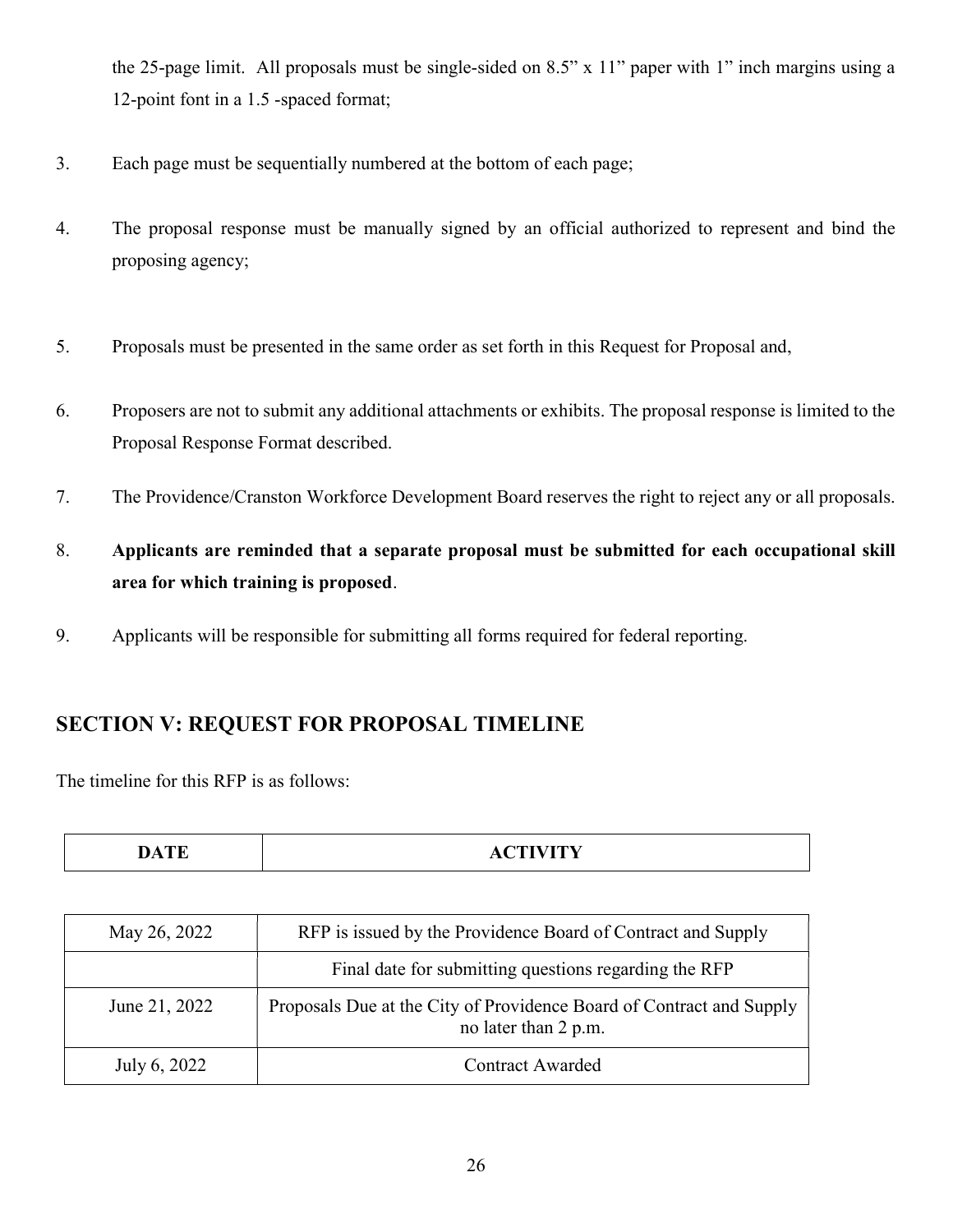### Section VII: INQUIRIES

All inquiries regarding this RFP may be made to Stephen Boyle at the email address: sboyle@providenceri.gov until June 14, 2022, after which no questions will be entertained. All responses to questions received by June 14, 2022 will be answered in an addendum issued by the Board of Contract and Supply to the email address furnished by the applicant and posted on the Workforce Solutions page the City of Providence web site www.providenceri.gov.

# Section VIII: ADMINISTRATIVE AND TECHNICAL REQUIREMENTS

 All contractors must meet a minimum level of administrative capacity in order to contract with the Providence/Cranston Workforce Development Board. The following administrative / technical elements will apply. In this document "The Board" refers to the Providence/Cranston Workforce Board issuing this RFP.

#### A. Audit / Financial Statements

 The respondent if selected, during the contract negotiation period must submit a most recent audit in accordance with the following requirements applicable to the organization:

- 1. A Non-Profit entity with federal expenditures of \$750,000 or more: a single complete copy of the most recent required A-133 audit report with Management Letter, findings, and corrective action, if any.
- 2. Non-Profit entity with federal expenditures of less than \$750,000: a single complete copy of the most recent audited financial statements and current written accounting procedures.
- 3. Commercial For-Profit entity and a sub-recipient with federal expenditures of \$750,000 or more: a single complete copy of either an organization-wide audit conducted in accordance with A-133 or a programspecific financial and compliance audit.
- 4. Commercial For-Profit entity with federal expenditures of less than \$750,000: a single complete copy of the most recent audited/prepared financial statements that comply with GAAP (Generally Accepted Accounting Principles) and such audit or financial statements identifying no outstanding unresolved findings).

#### B. Cost Allocation Plan

 All applicant organizations must submit with the proposal: A single complete copy of the applicant organization's approved cost allocation plan. The cost allocation plan is a document that identifies and distributes the cost of services and/or departments or function according to the benefit received. It is a means to substantiate and support how shared costs of a program are charged to a particular cost objective. Formal accounting records to substantiate the charges must support all costs included in the plan including information technology.

#### C. Allowable Costs / Cost Principles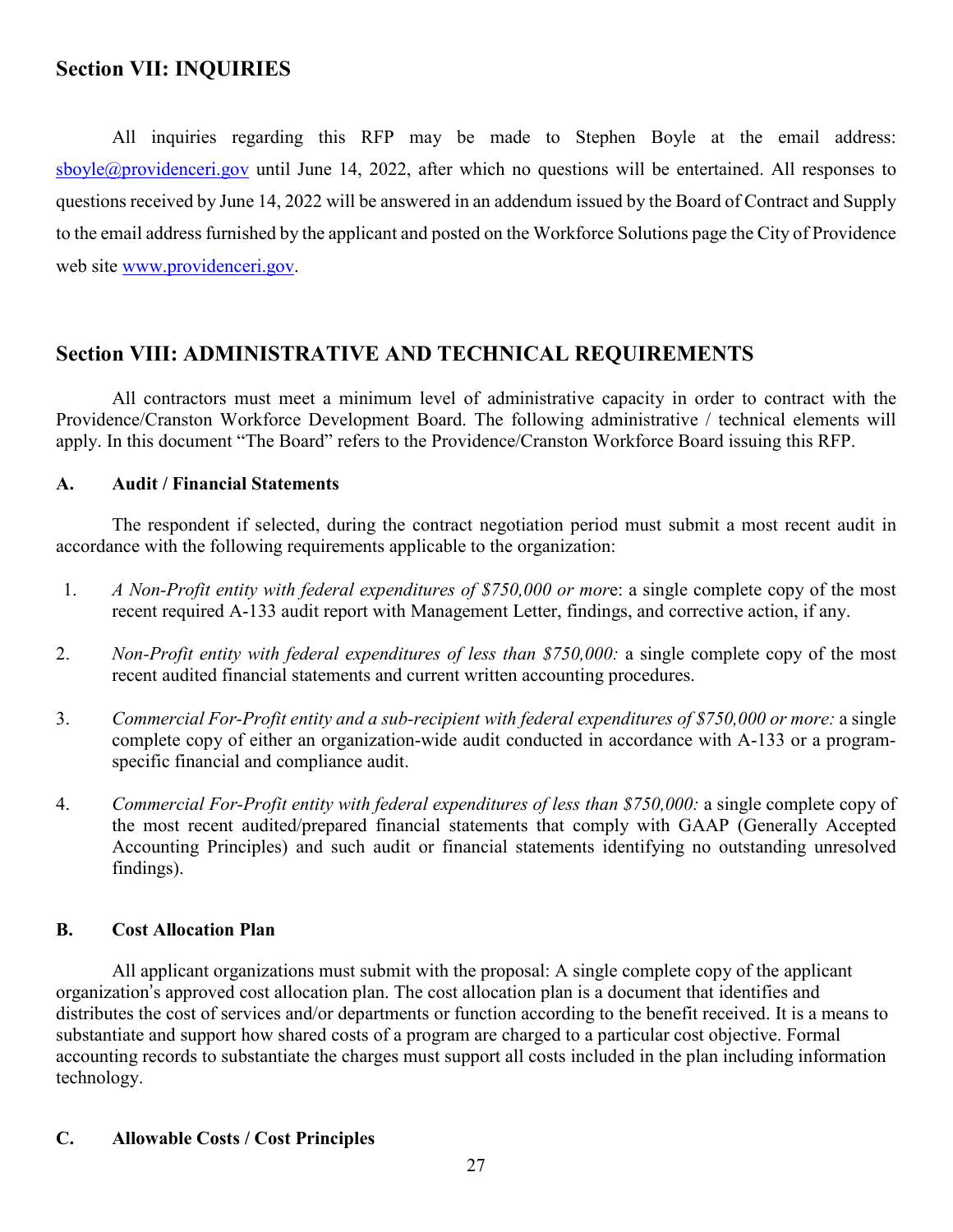Sub-recipients must follow federal allowable cost principles which apply to their specific organizations and which are included in the appropriate circulars issued from the Office of Management and Budget.

#### D. Fidelity Bond

 If selected and prior to the initial disbursement of funds, a written statement from the insurer that all persons handling WIOA federal funds are covered by a fidelity bond equal to the maximum WIOA cash on hand.

#### E. Fiscal Management / Internal Oversight

 Contractors are required to maintain complete and accurate records of all financial expenditures with supporting documentation. These records must be available to The Board's staff. Contractors are required to internally monitor fiscal activities to insure compliance with the WIOA legislation and applicable federal cost principles. At a minimum, internal oversight will address the following:

- 1. That Workforce Solutions staff has verified eligibility prior to participant program enrollment;
- 2. Participant attendance and payroll disbursement have been properly documented;
- 3. Program expenditures are supported by appropriate documentation;
- 4. Budget allocations and expenditures comply with contracted obligations; and,
	- 5. Accounting records are traceable to the source document and the application of grant funds relating to authorizations, obligations, balances, liabilities, expenditures and income.

#### F. Internal Program Management Plan

 All program activities must be internally monitored on a scheduled basis to ensure compliance with all aspects of the contract, written policies, and the legislation. At a minimum, this monitoring will include:

- 1. Program service delivery as it relates to the contract, including review and evaluation of the key program elements required under the WIOA;
- 2. Program activity assignments and how they correspond to participant assessments;
- 3. Effectiveness of work sites including mentoring and supervision;
- 4. Participant attendance;
- 5. Frequency of case management sessions and documentation; and,
- 6. Review of performance outcomes as outlined in the contract.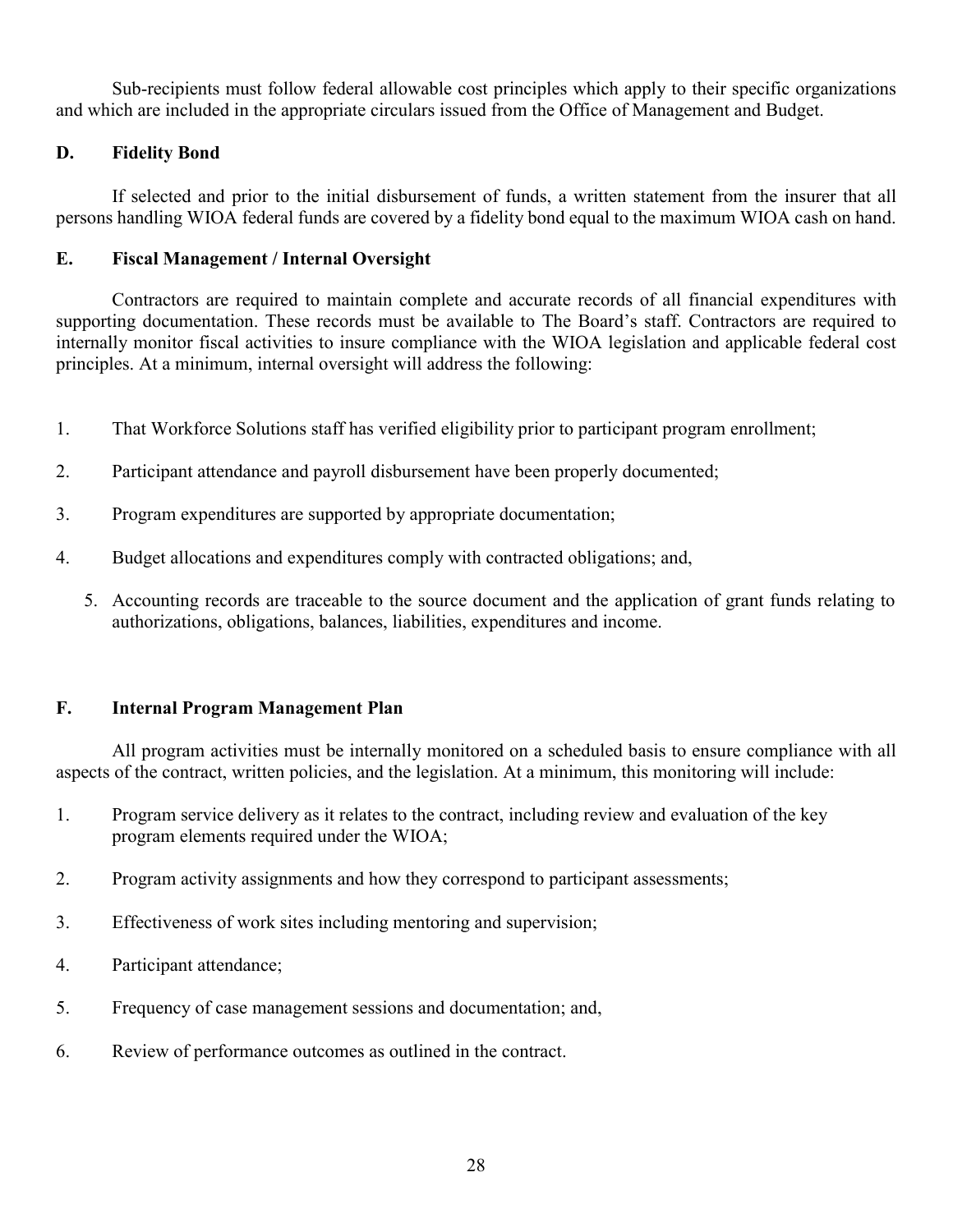#### G. Partner Agreements

Respondents partnering with other agencies and employers must complete signed Partner Agreements detailing services to be provided. The signed agreements must be included with the proposal. If a partner agreement is developed and supported by WIOA funds; costs must be included in the line item budget of the WIOA proposal. If WIOA funds are used to support Partner Agreements, the Contractor will be responsible for insuring that the partner(s) deliver(s) the services as outlined in the agreement and applicable performance goals are achieved. In addition, the Contractor must insure all funds expended by the partner(s) are in compliance with federal regulations and applicable OMB guidelines. Disallowed costs by the partner(s) agency will be the liability of the Contractor. If a Partner Agreement is amended or cancelled, written notice must be submitted the Board prior to finalization. If WIOA funds are affected, a modification to the contract must be approved and completed. NOTE: If a Partner Agreement supported by WIOA funds is not included in the original proposal submission and it is determined at a later date that specific services are needed, a competitive procurement process must be initiated. A sub-contractor agreement must be completed and staff of the Board must approve the sub-contract. A competitive procurement process also is required if a Partner Agreement is terminated at any time prior to the end of the contract period and a new partner is identified to deliver those services.

#### H. Types of Contracts

Contracts awarded as a result of this RFP will be negotiated on a fixed-unit price per individuals.

#### I. RFP Amendments

Contradictions, errors, misinformation, etc., discovered in the RFP may require an amendment.

#### J. Stand Alone

 All proposals must be written to "stand alone"; as if no other proposals were submitted. Each proposal submitted must be written in such manner that if only one was funded, that one could still be successful without additional funding. However, if more than one proposal from a single respondent is funded, the Board reserves the right to identify and eliminate duplicative costs and/or other elements during contract negotiations.

#### K. Limitations

 This RFP does not commit the Board or the City of Providence to award a contract or to pay for any of the costs in the preparation of a proposal. The Board reserves the right to accept or reject any or all proposals received as a result of this request or to cancel in part or in its entirety this RFP, if it is in the best interest of the Board or the City of Providence to do so. In addition, the Board reserves the right to waive any and all requirements of the RFP. The Board reserves the right not to fund any proposal solely due to the submission of the lowest cost or receipt of the highest ranked proposal. All contract awards are subject to the availability of Federal and State funds and the execution of a contract that is acceptable to both the selected respondent and the Board.